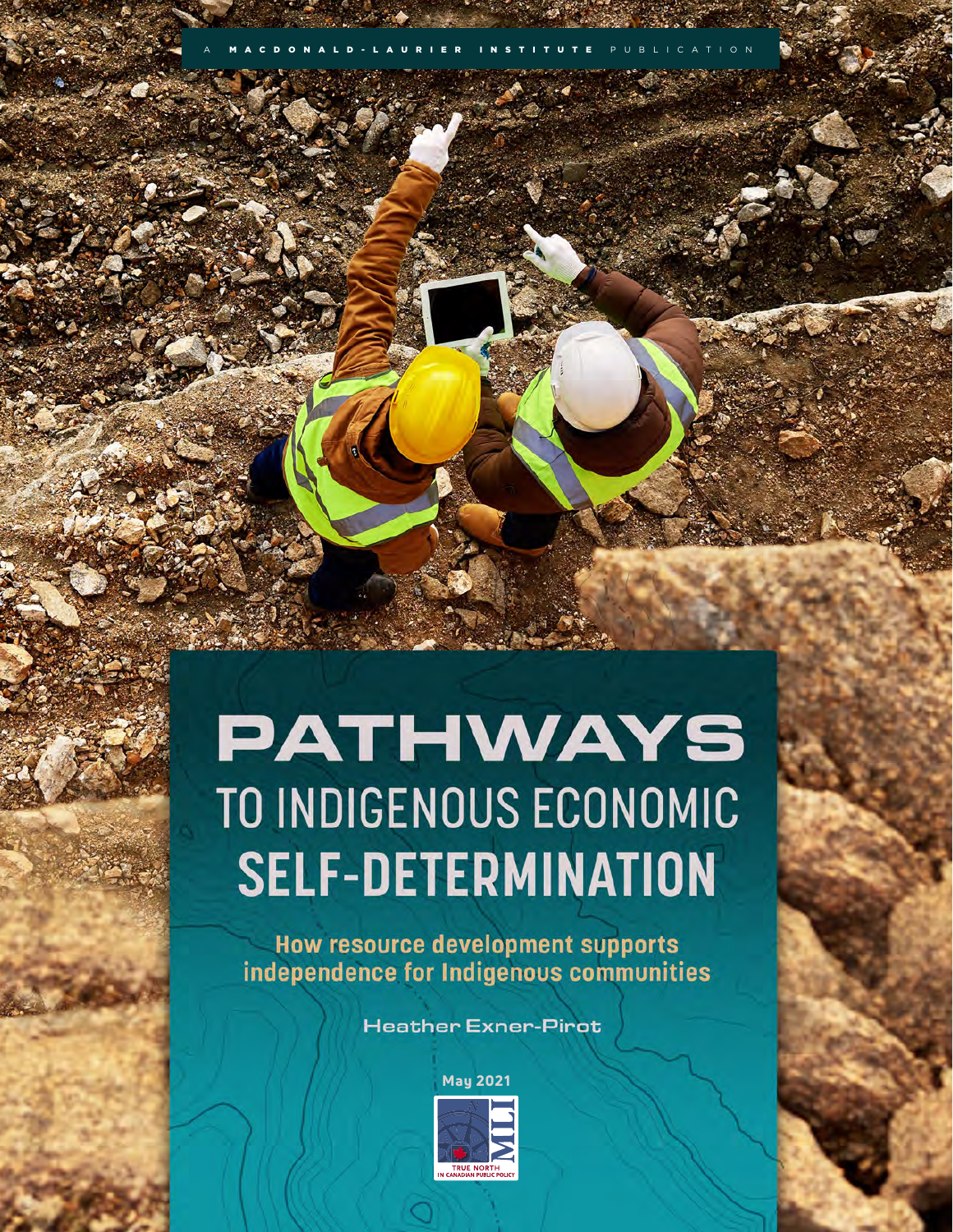

### BOARD OF DIRECTORS

#### **CHAIR**

**Pierre Casgrain** Director and Corporate Secretary, Casgrain & Company Limited, Montreal

**VICE-CHAIR**

**Laura Jones**

Executive Vice-President of the Canadian Federation of Independent Business, Vancouver

**MANAGING DIRECTOR**

**Brian Lee Crowley,** Ottawa

**SECRETARY Vaughn MacLellan** DLA Piper (Canada) LLP, Toronto

**TREASURER Martin MacKinnon** Co-Founder and CEO, B4checkin, Halifax

#### **DIRECTORS**

**Wayne Critchley** Senior Associate, Global Public Affairs, Ottawa

**Blaine Favel** CEO, Kanata Earth Inc, Cut Knife, Saskatchewan

**Colleen Mahoney** Sole Principal, Committee Digest,Toronto

**Jayson Myers** CEO, Jayson Myers Public Affairs Inc., Aberfoyle

**Dan Nowlan** Vice Chair, Investment Banking, National Bank Financial, Toronto

**Hon. Christian Paradis** Co-founder and Senior advisor, Global Development Solutions, Montréal

**Gerry Protti** Chairman, BlackSquare Inc, Calgary

**Vijay Sappani** CEO, Ela Capital Inc, Toronto

**Veso Sobot** Director of Corporate Affairs, IPEX Group of Companies, Toronto

**Jacquelyn Thayer Scott** COO, Airesun Global Ltd; President Emerita, Cape Breton University, Sydney

### ADVISORY COUNCIL

**John Beck** President and CEO, Aecon Enterprises Inc, Toronto

**Aurel Braun**, Professor of International Relations and Political Science, University of Toronto, Toronto

**Erin Chutter** Executive Chair, Global Energy Metals Corporation, Vancouver

**Navjeet (Bob) Dhillon** President and CEO, Mainstreet Equity Corp, Calgary

**Jim Dinning** Former Treasurer of Alberta, Calgary

**David Emerson** Corporate Director, Vancouver

**Richard Fadden** Former National Security Advisor to the Prime Minister, Ottawa

**Brian Flemming** International lawyer, writer, and policy advisor, Halifax

**Robert Fulford** Former Editor of *Saturday Night* magazine, columnist with the *National Post*, Ottawa

**Wayne Gudbranson** CEO, Branham Group Inc., Ottawa

**Calvin Helin** Aboriginal author and entrepreneur, Vancouver

**David Mulroney** Former Canadian Ambassador to China, Toronto

**Peter John Nicholson** Inaugural President, Council of Canadian Academies, Annapolis Royal

**Hon. Jim Peterson**  Former federal cabinet minister, Counsel at Fasken Martineau, Toronto

**Barry Sookman** Senior Partner, McCarthy Tétrault, Toronto

**Rob Wildeboer** Executive Chairman, Martinrea International Inc, Vaughan

### RESEARCH ADVISORY BOARD

**Janet Ajzenstat** Professor Emeritus of Politics, McMaster University

**Brian Ferguson** Professor, Health Care Economics, University of Guelph

**Jack Granatstein** Historian and former head of the Canadian War Museum

**Patrick James** Dornsife Dean's Professor, University of Southern California

**Rainer Knopff**  Professor Emeritus of Politics, University of Calgary

**Larry Martin** Principal, Dr. Larry Martin and Associates and Partner, Agri-Food Management Excellence, Inc

**Christopher Sands**  Senior Research Professor, Johns Hopkins University

**Elliot Tepper** Senior Fellow, Norman Paterson School of International Affairs, Carleton University

**William Watson** Associate Professor of Economics, McGill University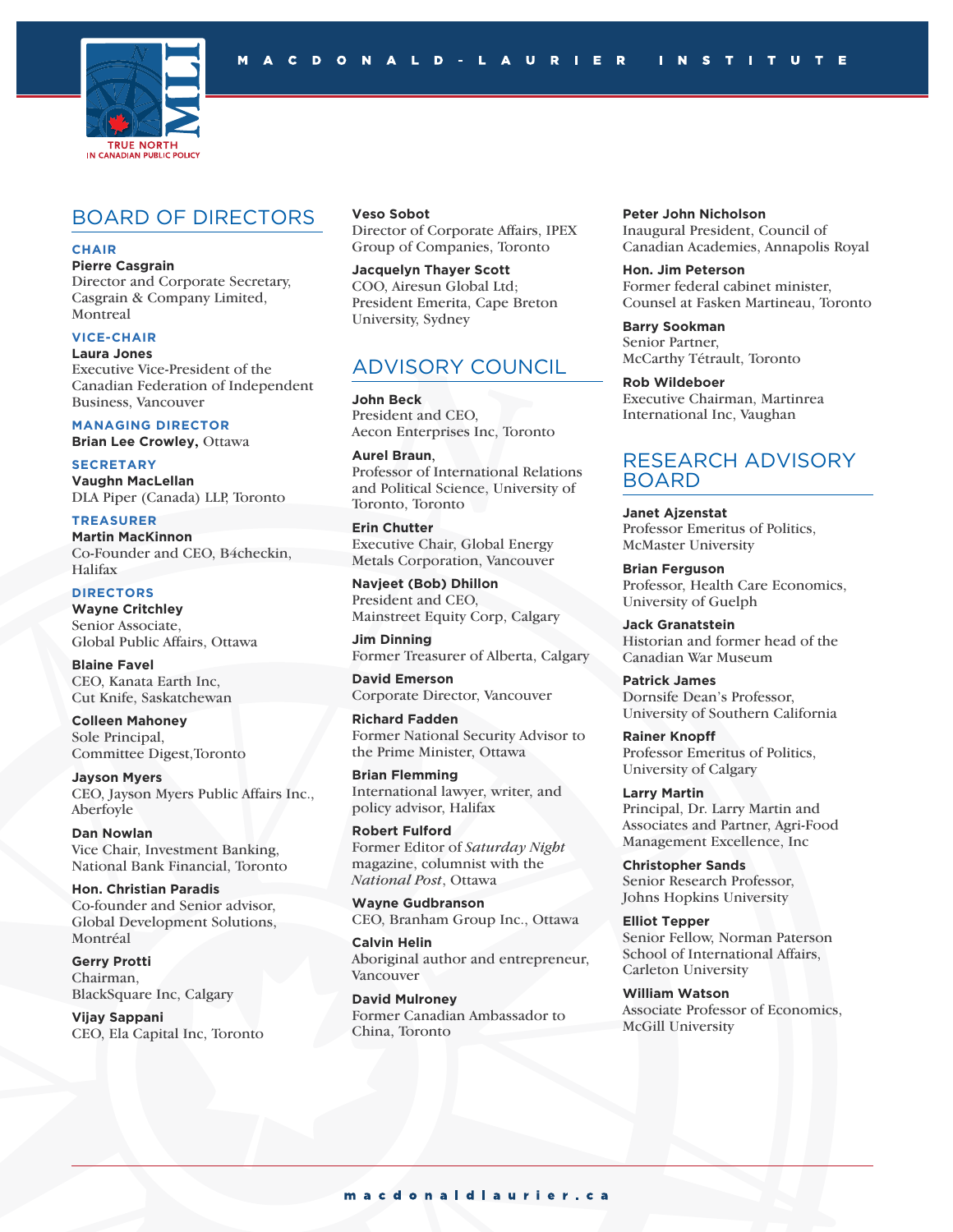# **Contents**

| Indigenous employment income from the extractive sector 18 |  |
|------------------------------------------------------------|--|
|                                                            |  |
| Can Indigenous self-determination be achieved              |  |
|                                                            |  |
|                                                            |  |
|                                                            |  |
|                                                            |  |

Cover photo credits: Renée Depocas (using iStock)

Copyright © 2021 Macdonald-Laurier Institute. May be reproduced freely for non-profit and educational purposes.

*The author of this document has worked independently and is solely responsible for the views presented here. The opinions are not necessarily those of the Macdonald-Laurier Institute, its Directors or Supporters.*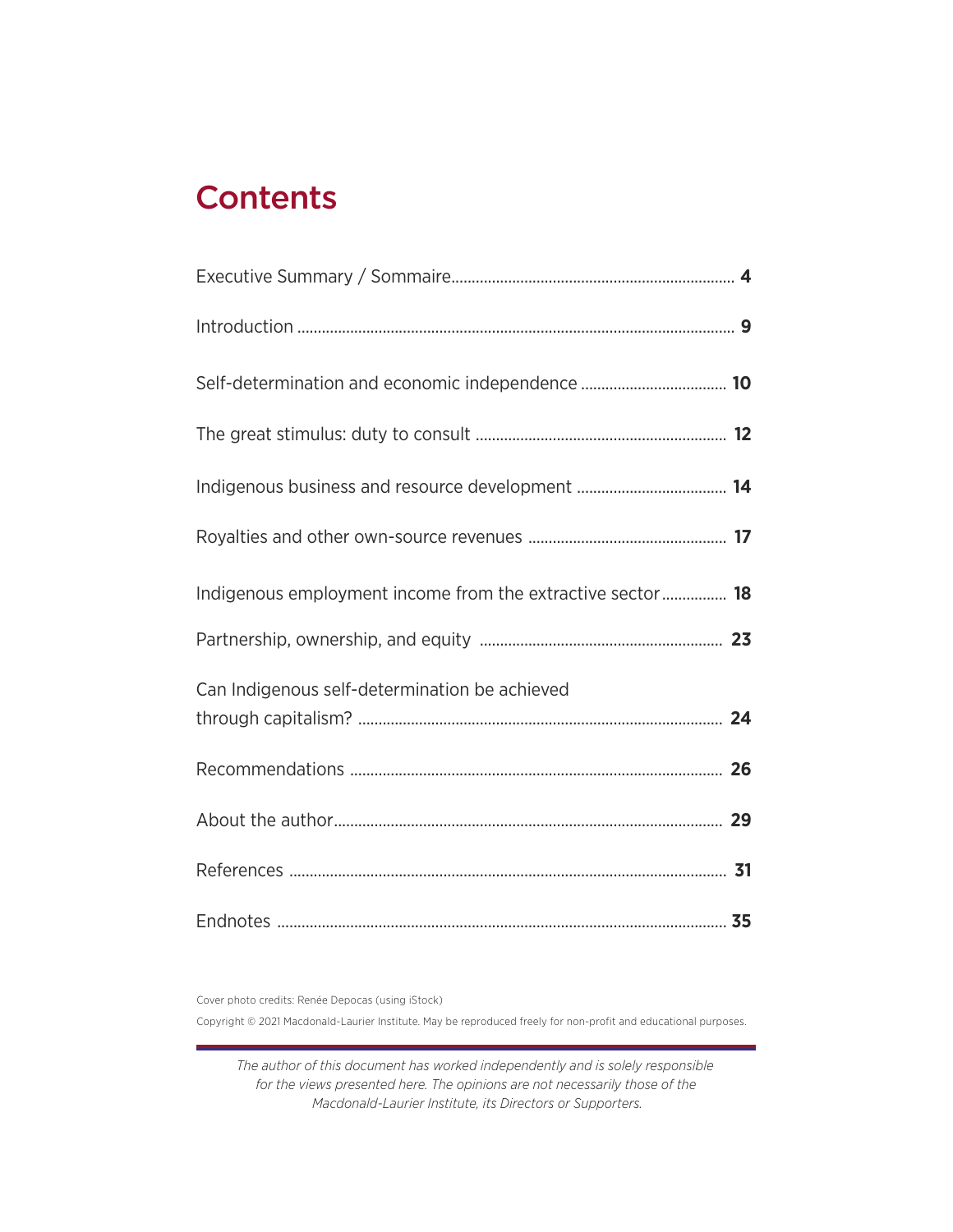### Executive Summary

M ile there is growing recognition and affirmation of Indigenous people's inherent right to self-determination in Canada, most of the work aimed at exercising those rights has been directed to its political and legal dimensions. Less attention has been paid to the need for economic self-determination: the ability to earn a good livelihood, generate own-source revenues, and determine and fund community priorities independently. Yet this set of circumstances is now evolving as Indigenous nations begin to focus on rebuilding their economies.

This report explores the evolution of Indigenous engagement in resource development and demonstrates how that sector offers amongst the best opportunities for Indigenous nations and peoples to develop their own economies and achieve greater self-determination in practice. The majority of First Nations are involved in resource development to some extent, including oil and gas, mining, forestry, hydro and commercial fisheries. Significant Indigenous engagement in the sector has resulted from legal rights, contractual demands, and the need for social licence, but also Indigenous business acumen and persistence.

Triggered in part by Supreme Court decisions outlining the Crown's duty to consult and accommodate Indigenous peoples, the past 20 years have seen Indigenous communities gain significantly more influence in and benefits from the resource development sector. From impact and benefits agreements (IBAs) to equity ownership deals, Indigenous workers, businesses and nations have become heavily involved in that industry, earning billions in procurement contracts, royalties and revenue sharing each year.

The extractive sector provides the highest labour productivity in Canada, with oil and gas sector labour more than 11 times more productive than the Canadian average. Indigenous businesses are, in turn, 40 times more likely than the average Canadian business to operate in the extractive sector. All told, billions of dollars of contracts have been awarded to Indigenous businesses in the resource industry, creating a major incentive for Indigenous entrepreneurs to engage in that sector.

**4**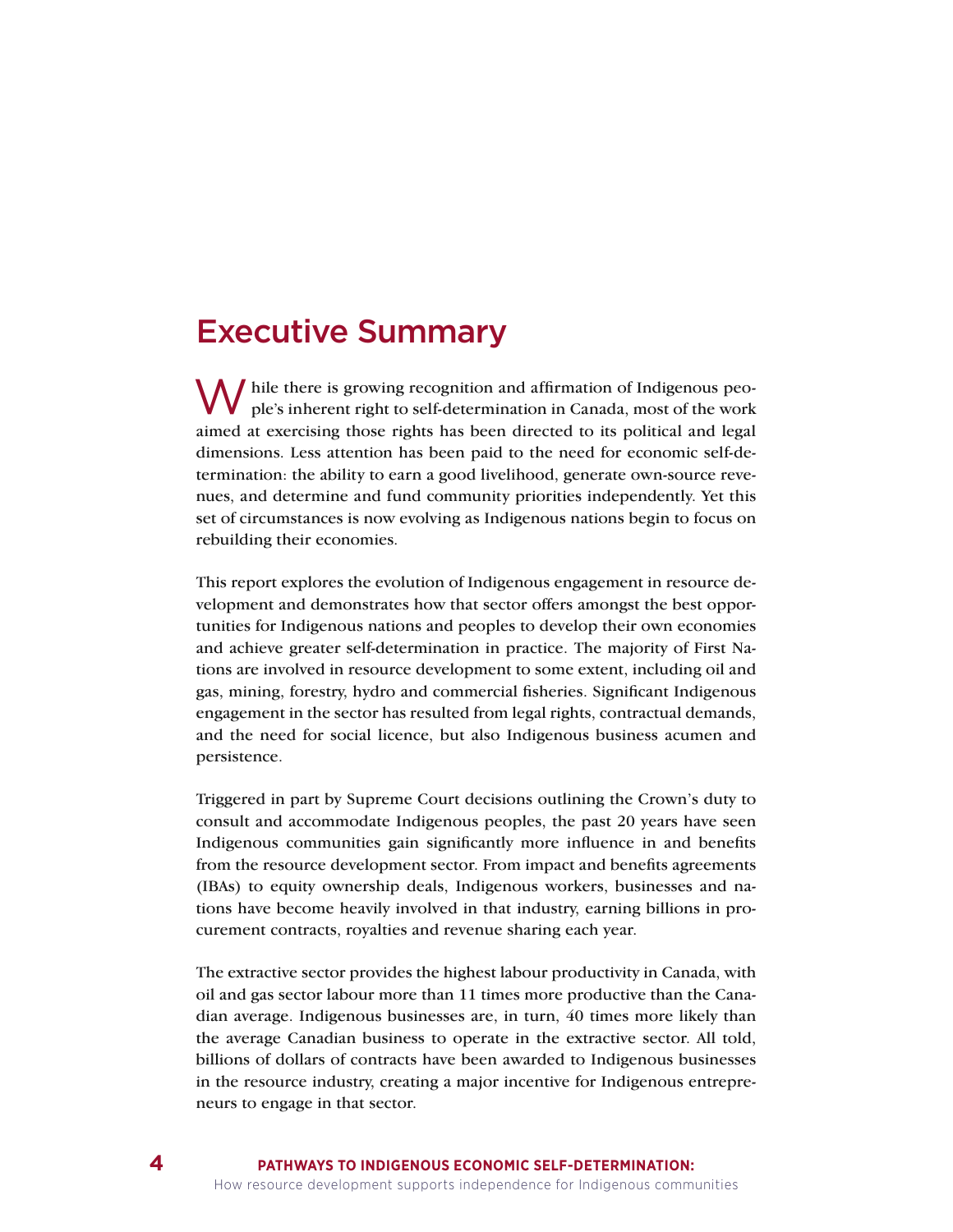The natural resource economy also provides important benefits when it comes to employment income to Indigenous peoples. After all, the oil and gas and mining sectors represent eight of the top 10 highest paying occupations for Indigenous peoples for Canada, with oil and gas occupations paying Indigenous employees about four times the average wage across all sectors. The benefits accrued by Indigenous women is particularly noteworthy. For example, Indigenous women earned three to four times more in wages from occupations in oil and gas than from median wages across all industries. In fact, oil and gas related occupations represent the top six highest paying occupations for Indigenous women in Canada, with pipeline transportation the highest.

The relationship between resource companies and Indigenous communities has been exploitative in the past, and there is more work to be done to achieve fairness. But much of the current media narrative overlooks the progress that has been made, and ignores the agency of the Indigenous nations, entrepreneurs and workers who choose to participate. While the duty to consult doctrine opened up a new era of benefits for Indigenous communities, the trend in recent years has evolved towards nations asserting themselves as partners, owners and shareholders. This is often the most consequential way through which they can achieve economic self-determination and real leverage in how projects proceed, including having a more direct say in the environmental provisions of projects.

To help ensure that Indigenous nations that want to engage more fully in the resource sector are able to do so, the report recommends: (1) working with Indigenous nations to make it easier, not harder, for resource development to occur in their territories by removing the layers of regulation and extra steps for approvals that deter investment or make projects uncompetitive; (2) building the capacity of Indigenous nations to do due diligence into potential projects themselves, including risk analysis, business planning, and environmental assessment; (3) improving access to financing in order to participate as equity stakeholders in projects, including through government loan guarantees; and (4) putting as much energy into strengthening Indigenous economic rights as into political ones in order to establish the conditions under which Indigenous nations can say yes to development.

Self-determining nations need strong economies. The resource sector offers the most viable economic opportunities for many First Nations, Inuit and Métis communities. Canada needs structures and systems that better facilitate Indigenous engagement. When Indigenous nations have the right tools to be full partners in resource development, timelines will be shorter, approval processes will be clearer, environmental practices will be more robust, and investor uncertainty will be mitigated, unleashing much greater potential in responsible resource development for the benefit of all.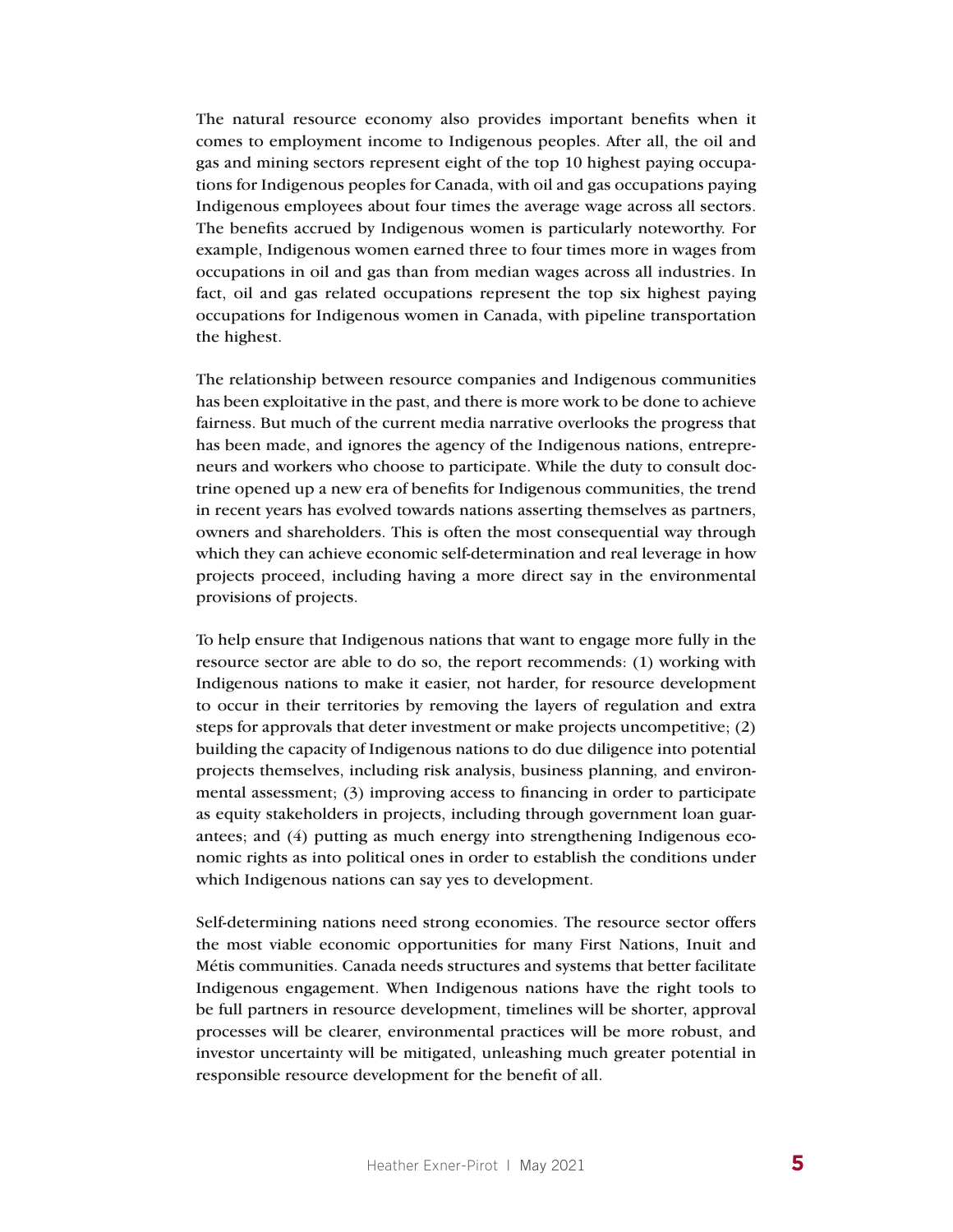### Sommaire

La reconnaissance et l'affirmation du droit inhérent des peuples autochtones à l'autodétermination ont fait des progrès au Canada, mais la plupart des efforts déployés pour l'exercice de ce droit ont porté sur ses dimensions politiques et juridiques. On a accordé moins d'attention au besoin d'autodétermination économique : la capacité de bien gagner sa vie, de générer ses propres revenus, de fixer les priorités de la collectivité de manière autonome et de veiller à son autofinancement. Pourtant, cet ensemble de circonstances change en ce moment, car les nations autochtones commencent à se mobiliser autour de la reconstruction de leurs économies.

Ce rapport explore l'évolution de l'engagement autochtone dans l'exploitation des ressources et démontre que ce secteur offre les meilleures perspectives de débouchés pour les nations et les peuples autochtones afin de les aider à développer leurs propres économies et parvenir à une plus grande autodétermination dans la pratique. La majorité des Premières Nations participent à l'exploitation des ressources dans une certaine mesure dans les secteurs du pétrole et du gaz, des mines, de la forêt, de l'hydroélectricité et de la pêche commerciale. L'engagement important des Autochtones dans ces secteurs résulte de droits légaux, d'exigences contractuelles et du besoin d'une licence sociale, mais aussi de leur sens aigu des affaires et de leur persistance.

En partie par suite de décisions de la Cour suprême relativement à l'obligation de la Couronne de consulter et d'accommoder les peuples autochtones, depuis une vingtaine d'années, les collectivités autochtones ont gagné beaucoup plus d'influence dans le secteur des ressources et ont tiré de ce secteur beaucoup plus d'avantages. Qu'il se soit agi d'ententes sur les répercussions et les avantages (ERA) ou d'ententes de participation au capital, les travailleurs, les entreprises et les nations autochtones se sont fortement impliqués dans cette industrie, gagnant chaque année des milliards de dollars en contrats d'approvisionnement, en redevances et en ententes de partage des revenus.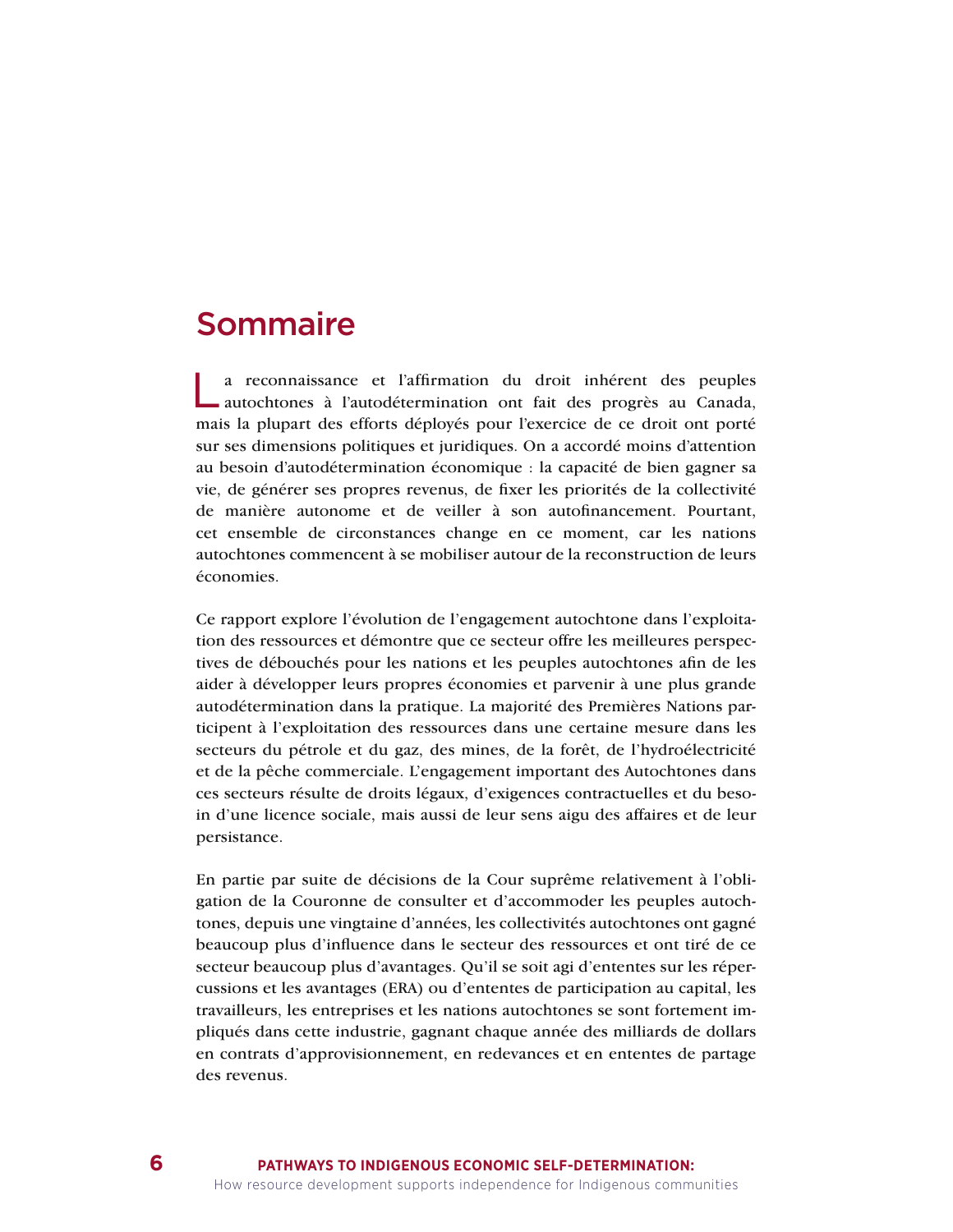Le secteur extractif présente la plus forte productivité du travail au Canada, la main-d'œuvre du secteur pétrolier et gazier étant au-delà de 11 fois plus productive que celle de l'ensemble du pays. Les entreprises autochtones sont, quant à elles, 40 fois plus susceptibles que l'entreprise moyenne d'exercer des activités dans le secteur de l'extraction. Au total, des milliards de dollars de contrats ont été attribués à des entreprises autochtones dans l'industrie des ressources, une situation qui incite fortement les entrepreneurs autochtones à s'engager dans ce secteur.

L'économie des ressources naturelles présente également des avantages importants en matière de revenus d'emploi pour les peuples autochtones. Après tout, les professions les mieux rémunérées exercées par les Autochtones au Canada appartiennent, dans huit cas sur dix, aux secteurs du pétrole, du gaz et de l'exploitation minière, les employés autochtones y touchant un salaire quatre fois supérieur au salaire moyen de l'ensemble des secteurs. Les avantages obtenus par les femmes autochtones sont particulièrement remarquables. Ainsi, les salaires gagnés par les femmes autochtones exerçant une profession liée au pétrole et au gaz dépassent de trois à quatre fois le salaire médian de l'ensemble des industries. En fait, les six professions les mieux rémunérées exercées par les femmes autochtones au Canada appartiennent au secteur du pétrole et au gaz, le transport par pipeline venant en tête.

Les relations entre les sociétés de ressources et les collectivités autochtones ont historiquement été abusives, et il reste encore beaucoup à faire pour parvenir à l'équité. Toutefois, une grande partie du discours médiatique actuel passe sous silence les progrès accomplis et ignore l'action des nations, des entrepreneurs et des travailleurs autochtones qui choisissent d'être des participants. La doctrine de l'obligation de consulter a ouvert une nouvelle ère pour les collectivités autochtones, si bien que la tendance de ces dernières années a évolué dans le sens de l'affirmation des nations en tant que partenaires, propriétaires et actionnaires. Il s'agit souvent de la manière la plus cohérente pour elles de parvenir à l'autodétermination économique et d'exercer un réel pouvoir sur le déroulement des projets, notamment grâce à un droit de regard plus direct sur les dispositions des projets en matière environnementale.

Afin de s'assurer que les nations autochtones qui souhaitent s'engager plus pleinement dans le secteur des ressources puissent le faire, le rapport recommande de : (1) travailler avec les nations autochtones pour faciliter, et non pas entraver, l'exploitation des ressources sur leurs territoires en éliminant l'amoncellement de réglementations et d'étapes d'approbation qui découragent l'investissement ou menacent la compétitivité des projets; (2) renforcer la capacité des nations autochtones à exercer elles-mêmes une diligence raisonnable vis-à-vis des projets potentiels, ce qui comprend l'analyse des risques, la planification des activités et l'évaluation environnementale; (3) améliorer l'accès au financement de l'actionnariat autochtone, notamment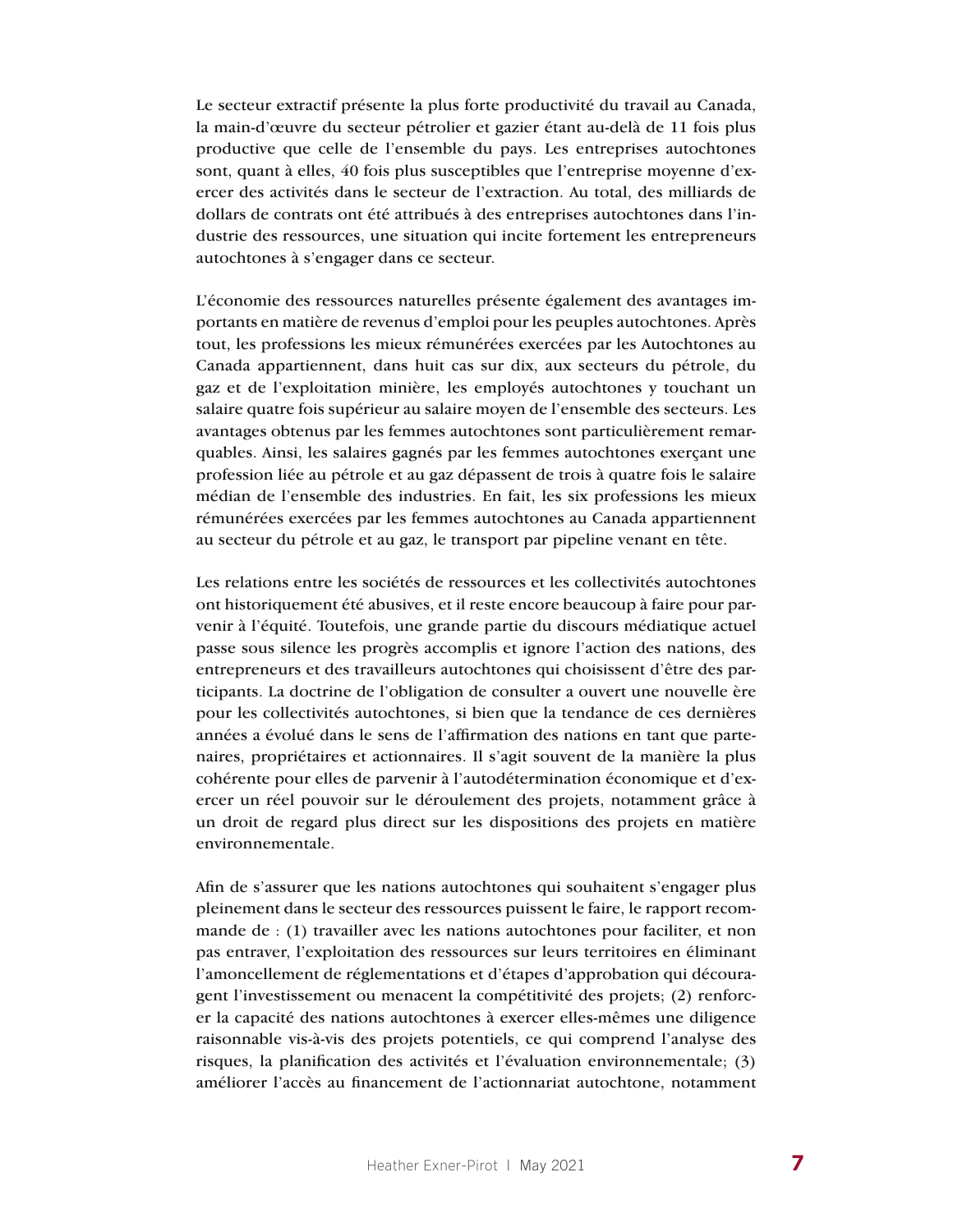par le biais de garanties de prêt gouvernementales; et (4) consacrer autant d'énergie au renforcement des droits économiques autochtones qu'aux droits politiques afin de mettre en place les conditions permettant aux nations autochtones de dire oui au développement.

Les nations autodéterminées ont besoin d'économies fortes. Le secteur des ressources offre les possibilités économiques les plus viables pour de nombreuses collectivités des Premières nations, inuites et métisses. Le Canada a besoin de structures et de systèmes qui facilitent davantage l'engagement des Autochtones. Lorsque les nations autochtones disposeront des bons outils pour devenir des partenaires à part entière dans l'exploitation des ressources, les délais raccourciront, les processus d'approbation deviendront plus transparents, les pratiques environnementales seront plus robustes et l'incertitude des investisseurs sera atténuée, ce qui libérera un potentiel beaucoup plus grand d'exploitation responsable des ressources, au profit de tous.

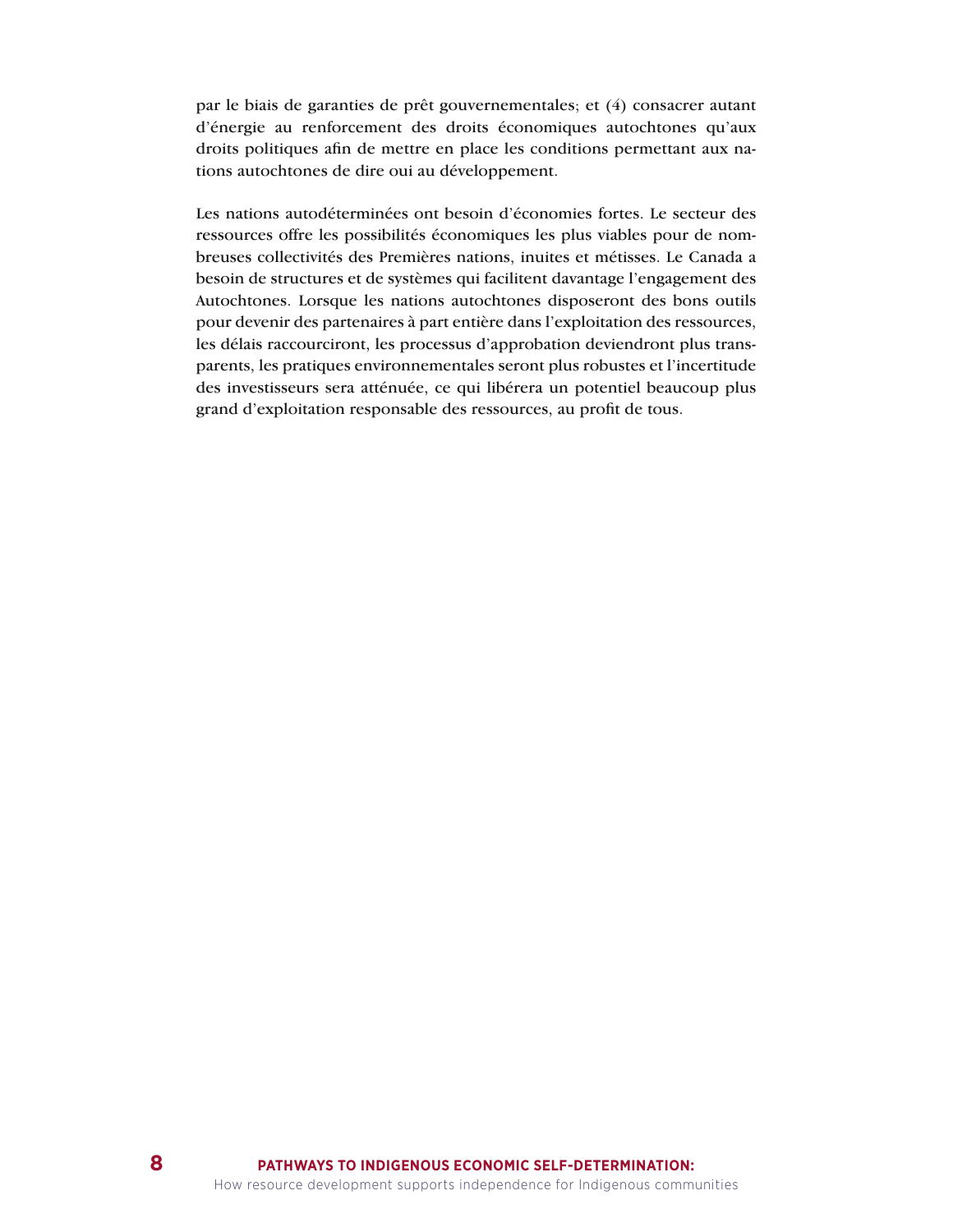### Introduction

One of the more dominant political narratives in Canada today surrounds the perceived conflict between Indigenous peoples and the resource industry. There has been a tendency to portray Indigenous communities as victims of development rather than stakeholders, as evidenced most recently in media stories on Indigenous opposition to the Coastal Gaslink and the Trans Mountain Extension (TMX) pipelines, hydropower development in BC and Manitoba, mining expansions in Nunavut, and coal policy changes in Alberta.

This narrative consistently fails to appreciate that the majority of Indigenous nations are involved in the resource industry and have become sophisticated actors in the sector, increasingly as equity owners. While some disputed areas remain, these have evolved from asymmetrical power struggles to primarily legal matters, where Indigenous nations have significant authority to negotiate the terms under which resource development can occur in their territory. The story of Indigenous involvement in the 21st century is not the same as that of the 20th.

This is a transformation in Canadian politics and economics that deserves more attention, but is too often displaced by sensationalist headlines and dated stereotypes. And it is driven by the near universal desire of Indigenous nations to be self-determining, something that requires not just the legal recognition of rights by federal governments, but the ability to be economically self-sufficient. Indigenous nations have considerable scope in which to say "no" to development; but most are focused on articulating the conditions under which they will say "yes."

This report examines the potential and actual contributions of resource development, with a focus on the extractive industries, to achieving goals of Indigenous economic self-determination in Canada. We present a brief overview of how resource development came to be a major economic driver for Indigenous communities, followed by an assessment of its impacts on Indigenous business development, own-source revenues, and employment.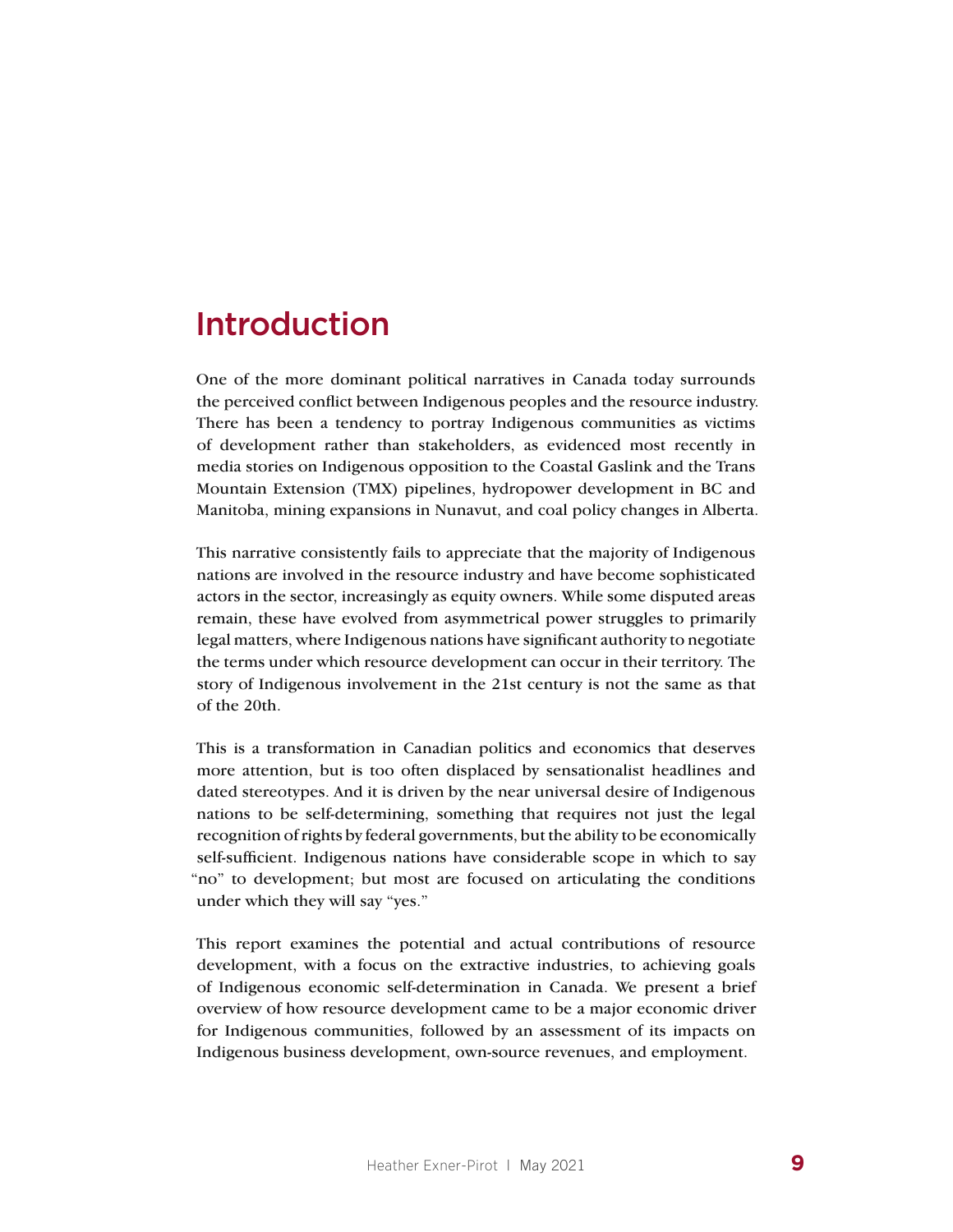# Self-determination and economic independence

The concept of self-determination as a foundational human right and international legal focus arose in the wake of World War II, as colonial empires crumbled and a new state-centred global order emerged. Between 1945 and 1960, three dozen new states in Asia and Africa achieved autonomy or outright independence from their European colonial rulers, buoyed by the enshrining of self-determination as a guiding principle of international law in Article 1 of the United Nations Charter in 1945, and later the International Covenant on Economic, Social, and Cultural Rights in 1966.

The primacy of self-determination as an organizing principle was further entrenched in the *UN Declaration on the Rights of Indigenous Peoples* (UNDRIP) in 2007, which stated that "Indigenous peoples have the right to self-determination. By virtue of that right they freely determine their political status and freely pursue their economic, social and cultural development." This marked a switch from self-determination being tied to the concept of statehood (with a specified territory and sovereign government) to one in which special rights and recognitions for unique communities who share territory, language, culture, and history could be accommodated *within* states. A parallel movement arising from the struggle for civil rights in the US in the 1960s, whereby discrimination of peoples on the basis of their race or ethnicity was no longer tolerated, further shifted social norms.

It was within this context that contemporary Indigenous activism in Canada grew and oriented itself, catalyzed by the rejection of the 1969 White Paper and its intention of assimilating Indigenous peoples into Canada's body politic. Indigenous nations in Canada have always asserted their sovereignty, as evidenced by the Two Row Wampum Treaty in 1613 and in the negotiations and intent of the numbered treaties, and as affirmed by the Royal Proclamation of 1763. But the past 50 years have been marked by a resurgence of Indigenous political organization and focus. Modern treaties and land claims have been developed through innovative political arrangements. National advocacy organizations have been established and became powerful actors in Ottawa. The Royal Commission on Aboriginal Peoples (RCAP), Truth and Reconciliation Commission (TRC), and Inquiry on Missing and Murdered Indigenous Girls and Women (MMIWG) have captured public attention and spurred at least some action. And chiefs and other Indigenous leaders have been able to place Indigenous priorities at the top of federal policy agendas.

But it is also fair to say that the balance in efforts to promote Indigenous self-determination have focused on the political side rather than the economic one. Recent governance innovations and political influence have outstripped progress in Indigenous economic development and business expertise, a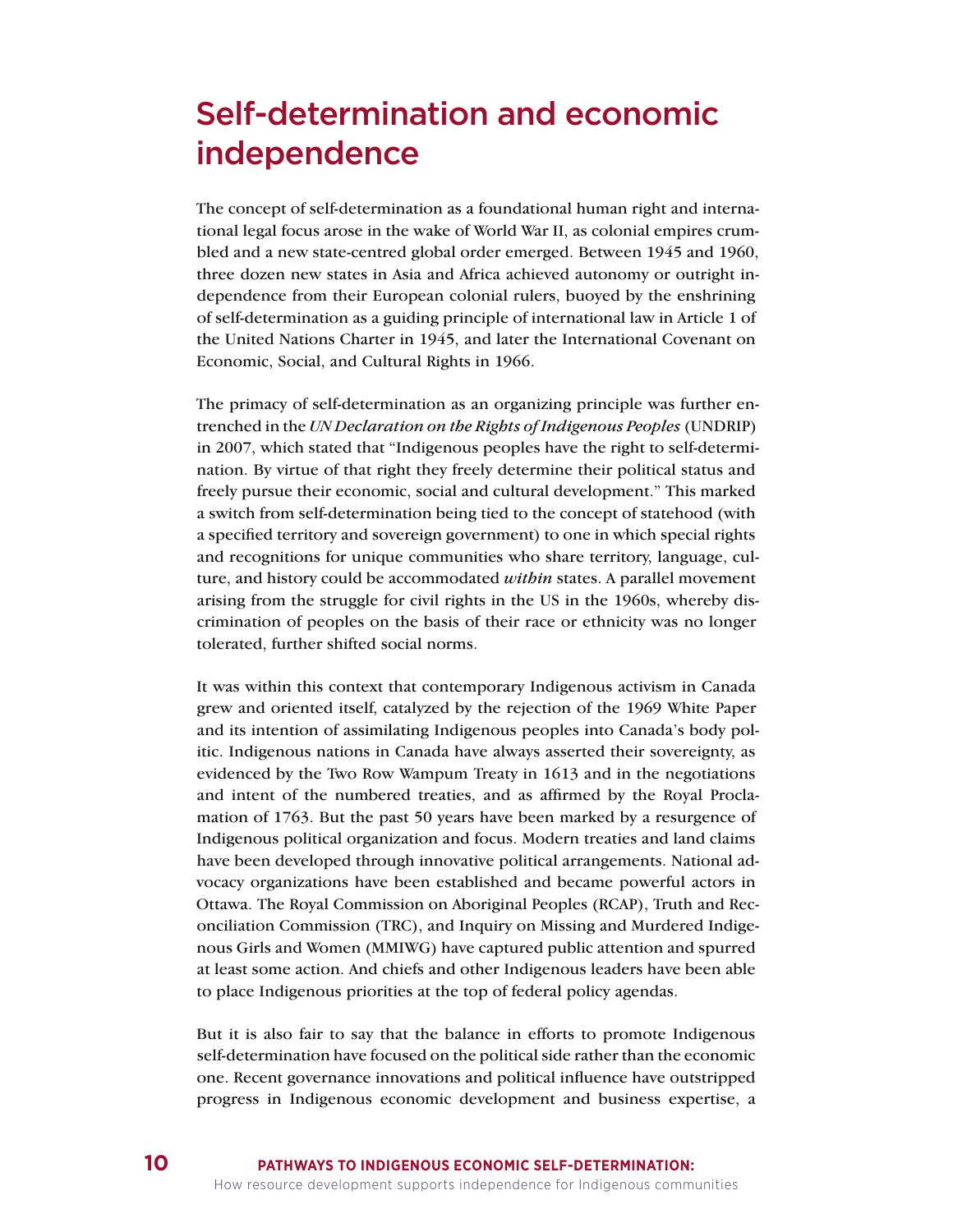#### **TABLE 1: LABOUR PRODUCTIVITY AND RELATED MEASURES BY SELECTED BUSINESS SECTOR INDUSTRY IN CANADA (2019)**

| <b>INDUSTRY</b>                                 | <b>LABOUR PRODUCTIVITY,</b><br><b>DOLLARS PER HOUR,</b><br>(CHAINED 2012 \$) |
|-------------------------------------------------|------------------------------------------------------------------------------|
| All industries                                  | 60.0                                                                         |
| Oil and gas extraction                          | 699.7                                                                        |
| Mining and quarrying                            | 195.9                                                                        |
| <b>Utilities</b>                                | 180.0                                                                        |
| Information and cultural industries             | 100.2                                                                        |
| Crop production                                 | 90.4                                                                         |
| Finance and insurance                           | 77.0                                                                         |
| Manufacturing                                   | 63.8                                                                         |
| Forestry and logging                            | 54.9                                                                         |
| Government sector                               | 53.2                                                                         |
| Professional, scientific and technical services | 50.8                                                                         |
| Transportation and warehousing                  | 50.5                                                                         |
| Health care and social assistance               | 45.9                                                                         |
| Fishing, hunting and trapping                   | 37.2                                                                         |
| Arts, entertainment and recreation              | 27.7                                                                         |
| Accommodation and food services                 | 22.8                                                                         |
| <b>Educational services</b>                     | 22.0                                                                         |

*Source: Statistics Canada (2020).*

break from the sophisticated economies of the pre-colonial and fur trade eras. This is largely a legacy of well-documented colonial practices that restricted the mobility of Indigenous peoples outside of reserve lands and controlled the selling and buying of goods by First Nations people,<sup>1</sup> greatly hampering their ability to participate in the economy.

It is a truism that political self-determination cannot be achieved without economic self-determination. No nation on earth can provide prosperity, health, and well-being for their citizens without a well-functioning economy. Yet as a result of these policies, most First Nations now depend on federal transfers and other spending for the majority of their revenues, with all of the bureaucracy and restriction that it entails.<sup>2</sup> It is not a system that generates optimal outcomes.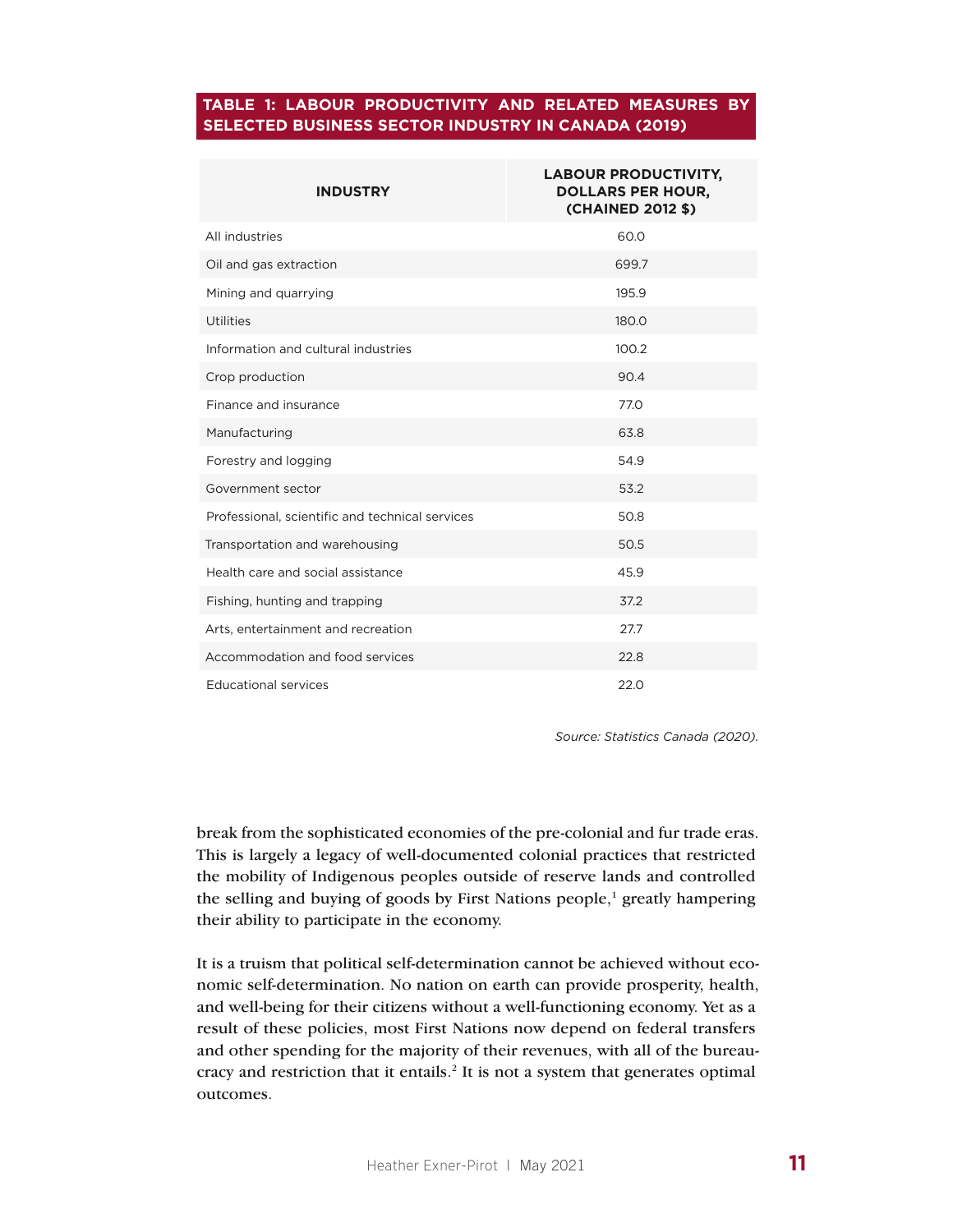As such, many Indigenous leaders have begun to emphasize opportunities for economic development and revenue generation. For rural and remote communities, both Indigenous and non-Indigenous, the resource sector is the main economic driver and best avenue for development for reasons of geography and labour force composition. Distance from markets, sparseness of population, lower formal education attainment rates, and poor infrastructure make competing in secondary (e.g., manufacturing) and tertiary (e.g., services) sectors difficult and less likely. But Indigenous nations have huge natural assets within their traditional territories that they can leverage for development in the mining, energy, forestry, fishing, and agricultural industries.

This is not an economic model of low value, mere haulers and hewers. The extractive sector provides the highest labour productivity in Canada, with oil and gas sector labour more than 11 times more productive than the Canadian average, and mining and quarrying more than three times (Table 1). Natural resources also have the added benefit of providing a significant source of government revenues, especially oil, gas, and mining royalties. And while there are many cautionary tales about overreliance on resource rents and their implications of boom and bust cycles, many Indigenous communities have leveraged their position and expertise in natural resources to diversify into services all along the supply chain and beyond.

The goal of this report is to demonstrate how the resource sector offers amongst the best opportunities for Indigenous nations and peoples to develop their own economies and achieve greater self-determination in practical ways, not just legal ones; and to outline the continued barriers to accomplishing that financial independence.

### The great stimulus: Duty to consult

While things have a way of evolving over time, it is fair to point to 2004-05 as a turning point in the involvement of Indigenous peoples in the Canadian economy. A trio of Supreme Court decisions changed the Canadian legal landscape: in *Haida Nation v. British Columbia* and *Taku River Tlingit First Nation v. British Columbia*, the Court significantly expanded the scope of the duty to consult beyond cases of proven infringements of established rights; and in *Mikisew Cree First Nation v. Canada*, the Court held that the duty to consult applies in relation to decisions that could affect a treaty right (Lavoie 2019).

The affirmation of the duty to consult and accommodate meant that the Crown had to engage meaningfully with Indigenous groups when it was contemplating actions or decisions that may affect their Aboriginal or Treaty

**12**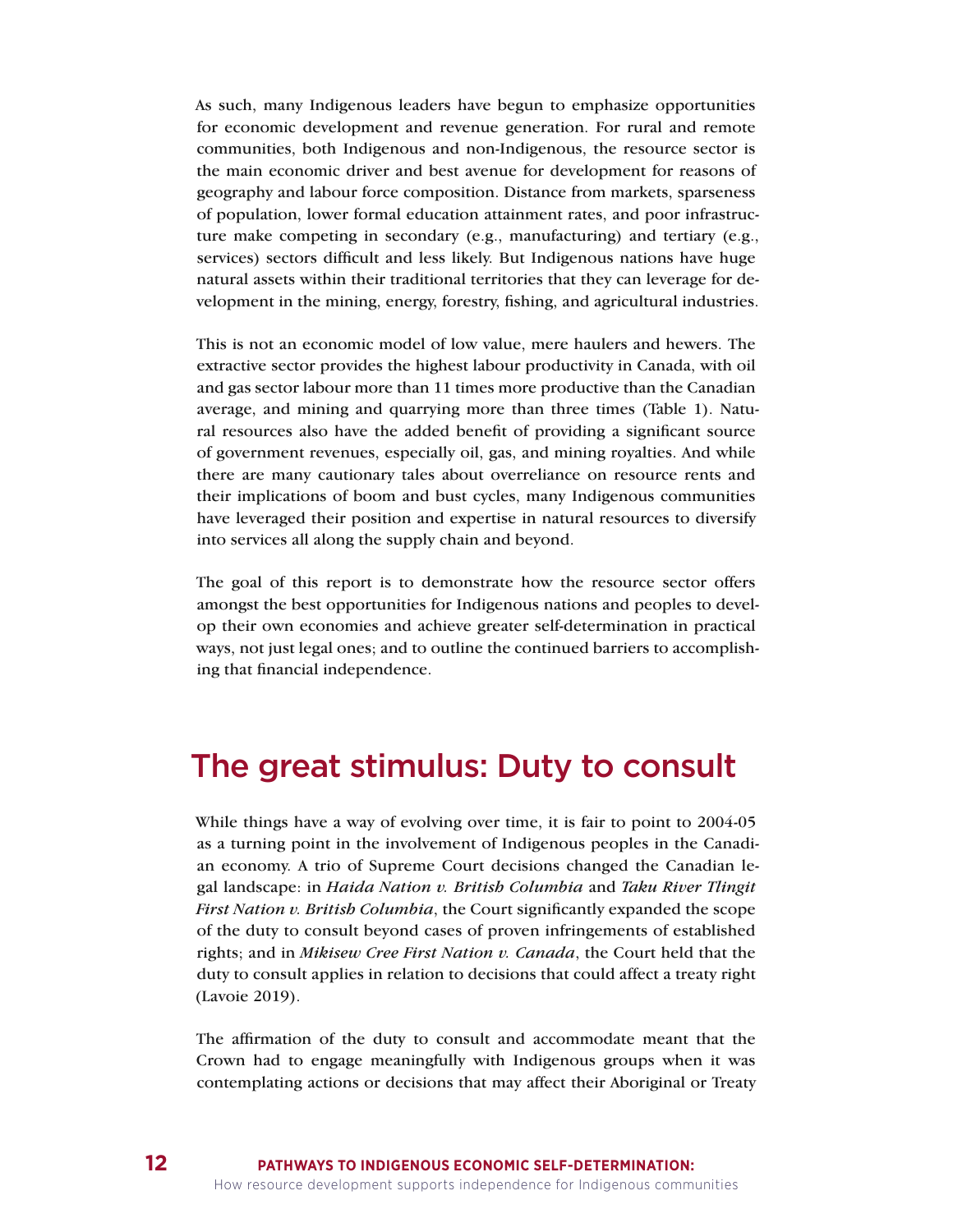rights. Because these rights primarily relate to land use, including hunting, gathering, trapping, and fishing, the duty arises most often in the context of natural resource development.

What this brought about was a transition from negotiation and engagement as a nice to do by resource companies, to a need to do. This was manifested most clearly in the dramatic rise in the number of impact and benefit agreements (IBAs), which increased fourfold between 2001-05 and 2006-10; from 23 to 102 mining IBAs (Library of Parliament 2015). Today, there are 434 active agreements between Indigenous groups and companies in mining alone (Natural Resources Canada 2020). In forestry, as of 2015, 60 percent of Indigenous communities had put in place agreements or memorandums of understanding (MOUs) and 58 percent had a contract or partnership with a forestry company (Canadian Chamber of Commerce 2015).

Impact and benefit agreements are private contracts between Indigenous communities and project proponents. In oil and gas sector arrangements, they are more often called mutual benefit or collaboration agreements. They outline the benefits Indigenous partners can expect if they consent to the project activity in their territory, and typically contain some combination of royalties or fixed cash payments, employment and training provisions, business contracts, community benefits such as infrastructure or social or recreational programs, and environmental protection provisions.

The prevalence of IBAs gave rise to another post-duty-to-consult phenomenon: community-owned economic development corporations (EDCs). While Indigenous EDCs have existed in Canada since the 1980s and can likely be traced back to the model of native corporations in Alaska, they also took off post-2004. The Canadian Council for Aboriginal Business (CCAB) estimates that EDCs now number close to 500 (CCAB 2020). This is because many IBAs included provisions for procurement of services and goods from the affected communities; EDCs were set up as arms-length businesses to deliver these guaranteed contracts with the community members themselves as the shareholders. Today, EDCs have diversified their portfolios, moving from construction, field services, catering, transportation, and security into hotels, airlines, manufacturing, and retail, as just a few examples. And the structures have become more sophisticated with more businesses being set up as limited partnerships or joint ventures. But many of them started out with resource development contracts.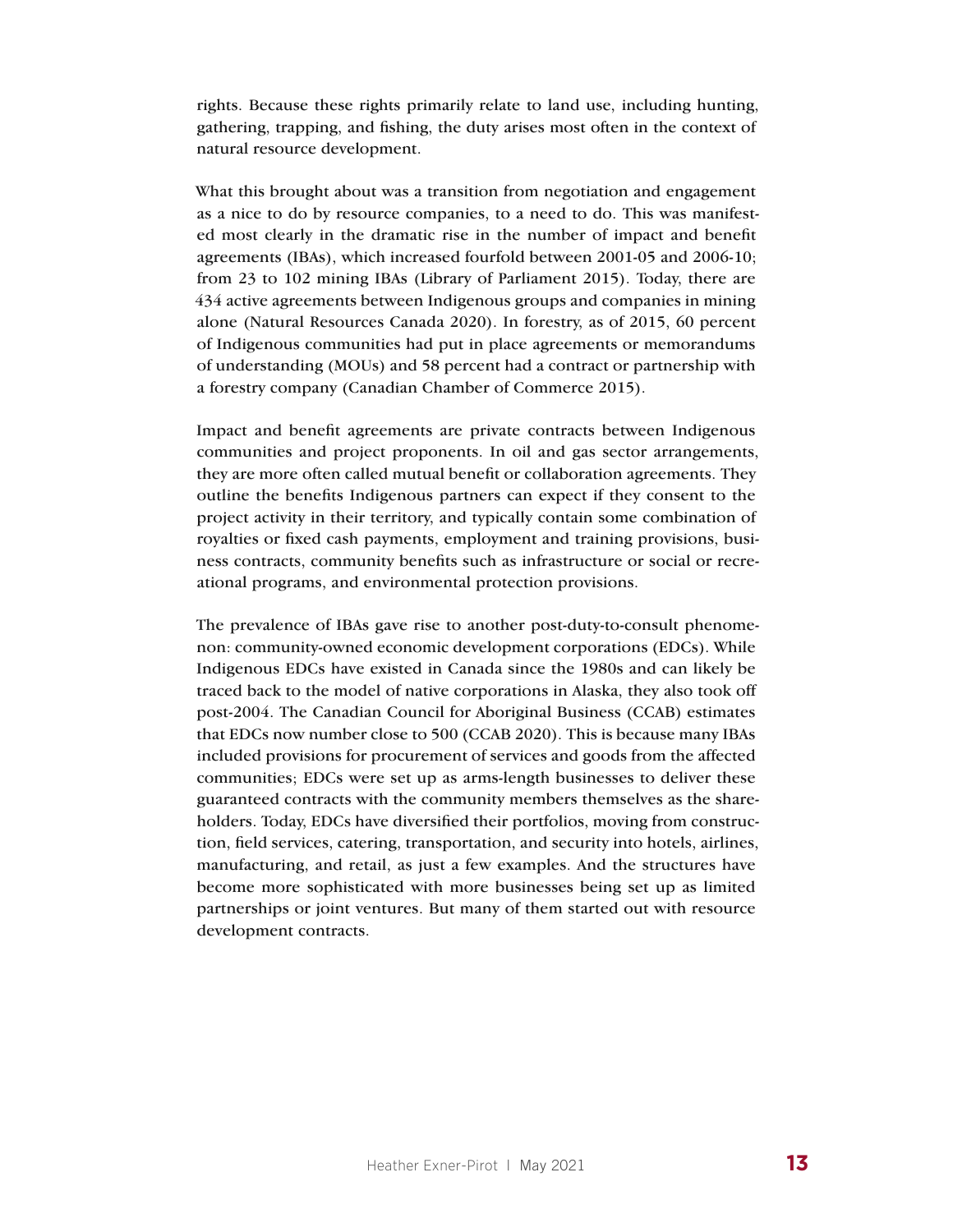# Indigenous business and resource development

Today, resource development continues to dominate the Indigenous business landscape. A 2016 survey by the Canadian Council of Aboriginal Business found that 39 percent of Indigenous businesses worked in extraction-related industries (e.g., mining and oil and gas) (CCAB 2016). In contrast, according to Innovation, Science and Economic Development Canada, less than 1 percent of Canadian businesses overall are engaged in the extractive sector  $(2019, 7)$ .<sup>3</sup> As such, Indigenous businesses appear to be more than 40 times as likely to be involved in the resource extraction sector as the average Canadian business.

In addition to provisions in IBAs and mutual benefit agreements (MBAs), two other things stand out as factors in the recent preponderance of Indigenous involvement in resource development. The first is geography: Indigenous communities are more often in rural and remote places where extraction takes place. As such they have some competitive advantages in terms of proximity and availability of a local workforce.

The second is the system of procurement that has been adopted by most major resource companies, which provides points or advantages to bids submitted by Indigenous-owned companies. While some procurement processes award contracts to the lowest-priced bid, most purchasers weight in favour of qualifications and other value-adds. Large resource companies typically either award some weight to bids by Indigenous suppliers or assign targets for particular percentages of their total purchasing to come from Indigenous suppliers, or both. Sometimes these commitments are stipulated in their agreements and regulatory approvals, and other times it is simply part of a corporation's strategy to earn social licence from the surrounding region for the project. Indigenous businesses are often defined as those having 51 percent or more Indigenous ownership, as well as a minimum one-third Indigenous workforce. However, these standards can be different from company to company.

The result is that billions of dollars of contracts have been awarded to Indigenous businesses in the resource industry, creating a major incentive for Indigenous entrepreneurs to engage in that sector.

The oil sands stand out as the biggest combined purchaser of Indigenous goods and services. Companies generally self-report their Indigenous procurement as part of their annual reports. Amongst those that are significant and publicly available:

• Suncor has spent over \$6 billion on Indigenous procurement since 1999, including \$800 million (or 8 percent of its total spending) in 2019.

**14**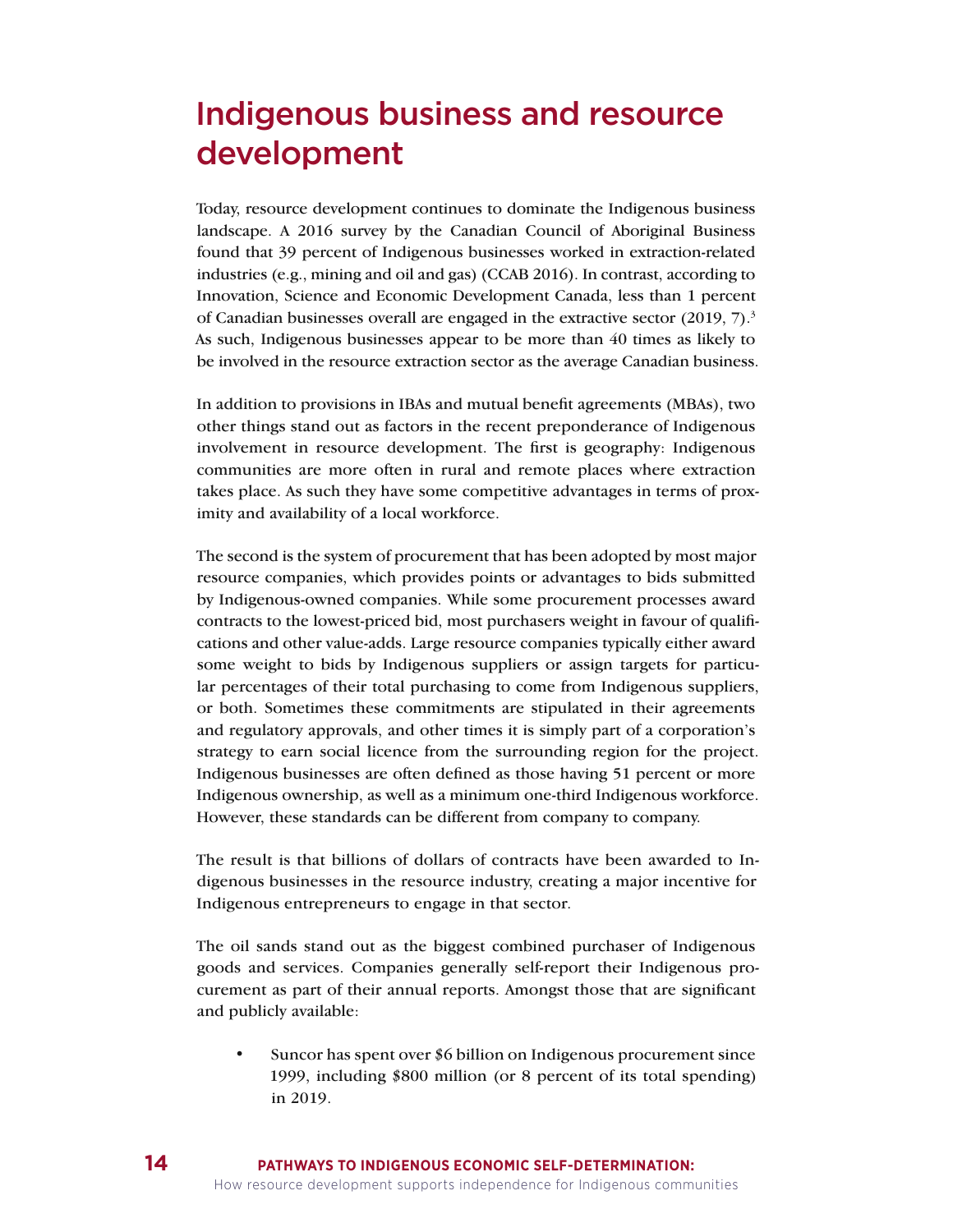- Cenovus has spent \$2.9 billion since 2009, including \$139 million in 2019.
- Canadian Natural Resources awarded \$550 million in Indigenous contracts in 2019.
- Imperial has invested \$2.6 billion with Indigenous business since 2009.

Many mining companies have adopted equally ambitious Indigenous procurement strategies:

- Cameco, a uranium company, procured \$3.6 billion from local suppliers in northern Saskatchewan, (an area with an 86 percent Indigenous population) between 2004-2017.
- Diamond mines in Northwest Territories dedicated \$5.9 billion to northern Indigenous spending between 1996-2017.
- Agnico Eagle, a gold miner in Nunavut, spent \$408 million on Inuit businesses in 2019.
- Teck Resources spent \$225 million on Indigenous procurement in 2019 across numerous projects.

And pipeline companies have become major players in Indigenous procurement in the past few years as well:

- Enbridge Line 3 Replacement Project spent a total of \$440 million on Indigenous contracting and wages. Enbridge spent over \$1 billion between 2014-19 across their liquids, pipelines, and gas transmission businesses.
- By September 2020, Coastal GasLink had spent \$720 million on Indigenous and local contracts and it expects to spend \$1 billion by the time its pipeline project is complete.
- TMX, when complete, will have generated over \$1 billion in Indigenous-based contract awards.

Further east, hydro has played a major role in Indigenous economic development. Hydro Québec signed contracts worth over \$1 billion with Cree businesses and workers between 2002 and 2011 on its Eastmain projects and nearly \$500 million in contracts with Innu businesses between 2009 and 2016 for its Romaine complex. And Manitoba Hydro and Keeyask Hydropower Limited Partnership, a joint venture of four northern Manitoba Cree nations, have not only awarded over \$700 million in contracts for Keeyask infrastructure and generation projects but negotiated a 75/25 equity split as well. A recent report from the First Nations Major Projects Coalition identified at least 17 electricity infrastructure projects with part or full ownership by Indigenous nations (First Nations Major Projects Coalition 2019).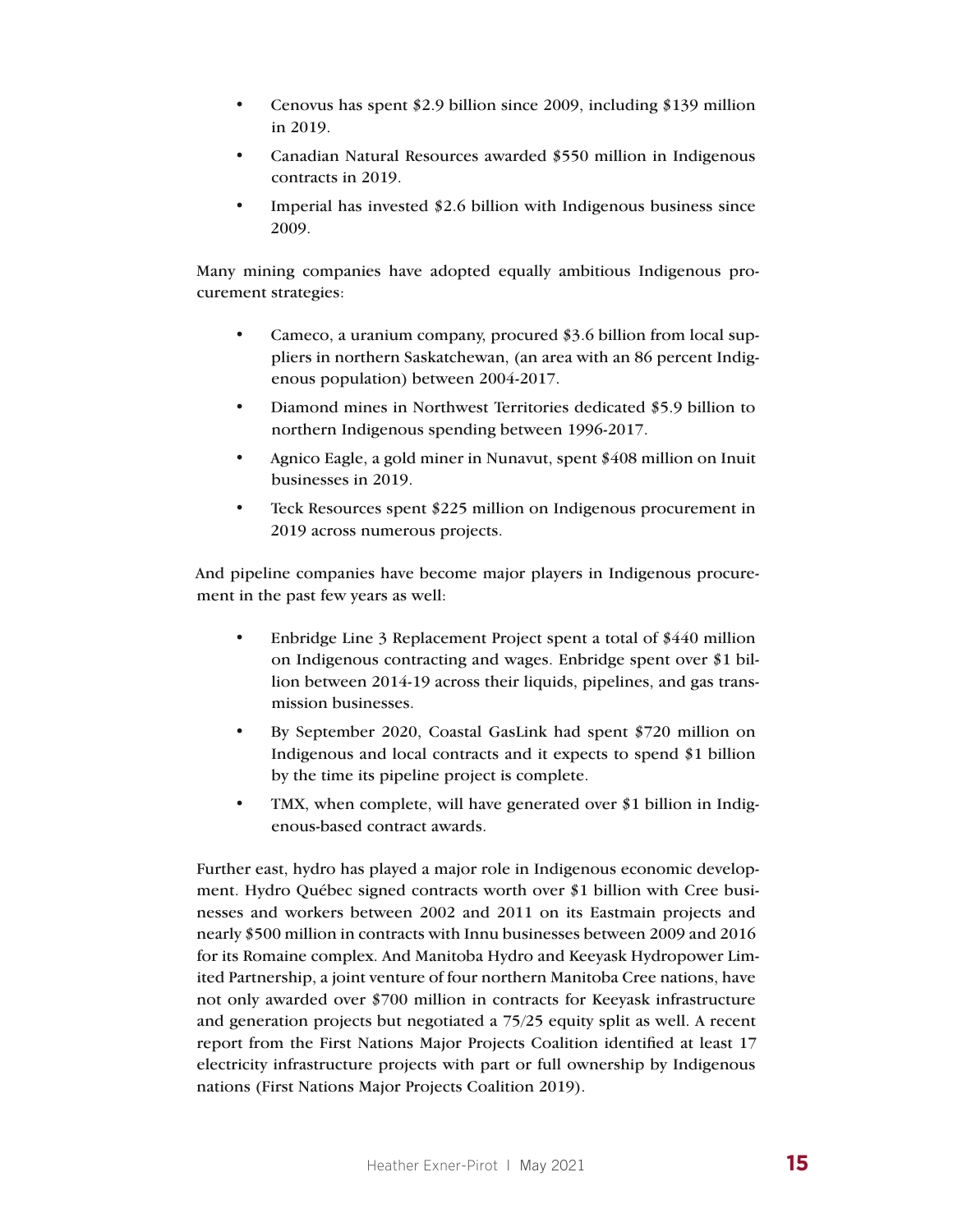This is just a sampling of the more high-profile projects. There are hundreds of extractive and resource projects in Canada with billions of dollars in Indigenous procurement spending.

This is clearly big business with economic impacts for Indigenous business and peoples, and it has grown exponentially in the past 15 years. But to highlight just how seriously the resource industry takes Indigenous procurement, one needs to compare that industry with its peers.

Indigenous Works, formerly the Aboriginal Human Resource Council, is a non-profit national organization founded in 1998 as a recommendation from the 1996 Report on the Royal Commission on Aboriginal Peoples. Its mandate is to improve the inclusion and engagement of Indigenous people in the Canadian economy. In 2017 it surveyed over 500 medium and large businesses in Canada to assess Indigenous engagement, which it measured by assessing companies' awareness, readiness, strategies, consultations, and, where they exist, partnerships, providing a score of up to 100 points. A full 85 percent were in the lowest category of "disengaged," while only 2 percent were seen as "committed partners." Interestingly but not surprisingly, the highest scoring sector was the resource industry, especially companies based in Western Canada, with mining and oil and gas outperforming the agriculture, forestry, fishing, and hunting subsectors within the resource category. Manufacturing and retail sales scored the lowest of the seven identified sectors (Indigenous Works 2017, xii).<sup>4</sup>

A 2021 analysis by Moody's Investor Service further identified companies in the resource and infrastructure sectors as having the most significant programs for Indigenous engagement – concomitant with the highest investment risk for projects that fail to earn social licence (Moody's Investor Service 2021).

If mining and oil and gas have better procurement and engagement performance than other industrial sectors, how do they compare against the public sector? The federal government has published its Indigenous spending record, and it is poor. In its evaluation of its Indigenous procurement, it found that of \$18 billion in annual purchasing, the federal government procured less than 1 percent from Indigenous businesses (\$93.5 million) through its *Procurement Strategy for Aboriginal Business* in 2015 (Indigenous and Northern Affairs Canada 2019).

To its credit, the federal government committed in 2019 to increasing its Indigenous procurement spending to 5 percent of its total, following lobbying from the Canadian Council for Aboriginal Business. More recent figures show slow progress, with an average of \$440 million in Indigenous procurement in each of 2017-18, 2018-19, and 2019-20 of the federal government's \$22 billion, representing about 2 percent of its spending (Hannay 2021).

**16**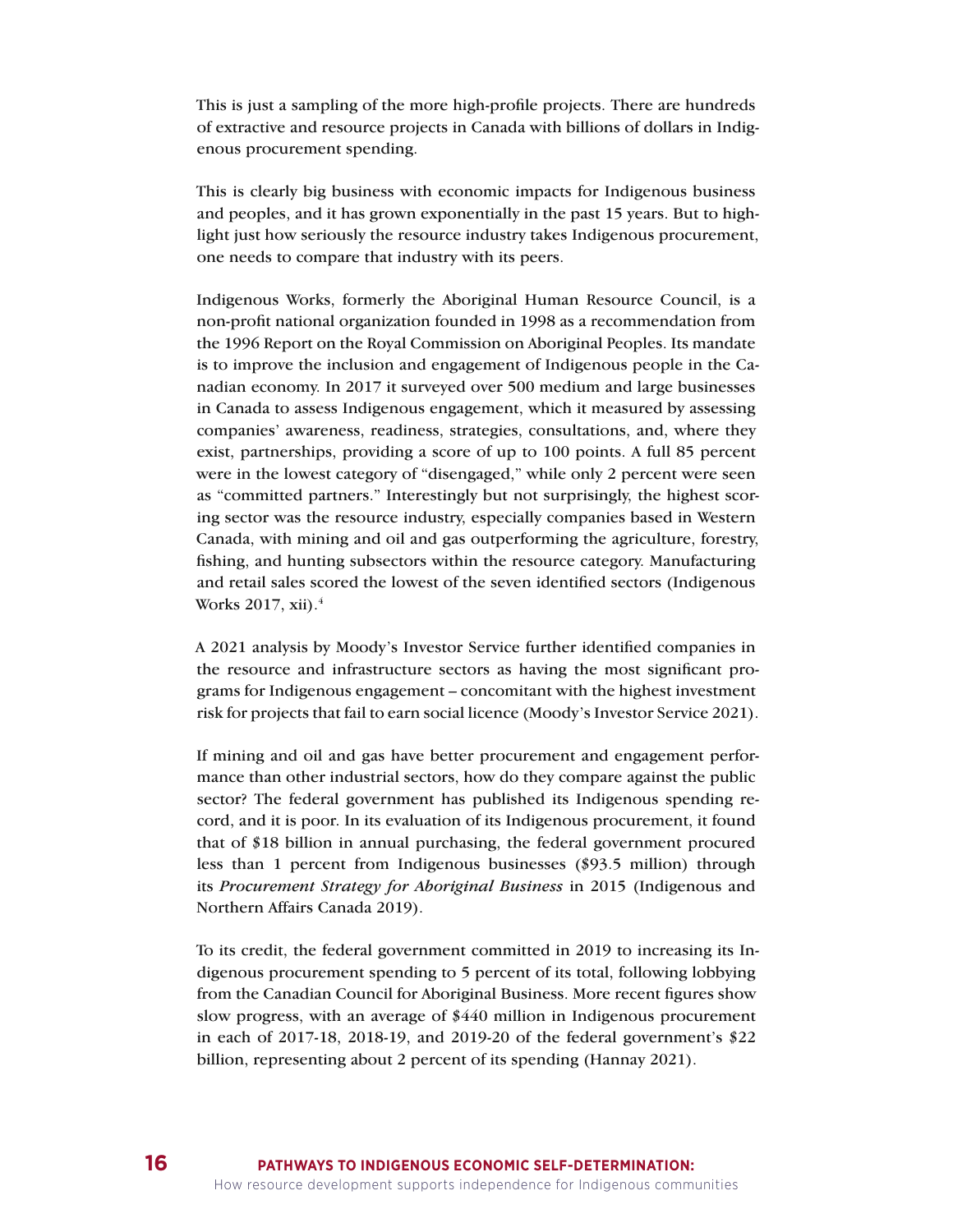# Royalties and other own-source revenues

Procurement spending is a vital economic development strategy because it builds capacity in Indigenous business, leading to transferable skills and expertise that can cross to other sectors, including public sector management within communities. However, one of the key benefits of engagement in resource development is the generation of own-source revenues for Indigenous nations, a phenomenon that is little understood in Canada.

Own-source revenues (OSRs) are the revenues that Indigenous governments raise themselves through taxes, resource revenues, and business and other income. These funds supplement federal transfers, which are generally inadequate to meet the full scope of needs of Indigenous communities. OSRs can be used to fund projects for which no government funding is available, and for priorities and timelines as determined by the community itself. Elder services, funeral costs, powwows and other cultural events, travel support, healing programs, language and education programs, new business opportunities, and investments or trusts are some of the ways these funds are spent.

According to the First Nations Financial Management Board's (FMB) analysis, in the 2018-19 fiscal year First Nations generated \$4.4 billion of own-source revenue; government business enterprises and partnerships controlled by First Nation governments generated gross revenue of \$2.9 billion. OSRs account for about one-third of all First Nation revenues, with about one-third coming from Indigenous Services Canada and another third from other transfers (other federal departments, provincial governments, tribal councils, etc.) (FMB 2020). While it is not clear how much of that is natural resource-derived, it is likely to be significant.

Because IBAs, MBAs, and business revenues are private, it is difficult to ascertain the amount of natural resource OSRs that Indigenous communities receive. However, some companies have publicized their investments: for example, TMX has signed 59 agreements with Indigenous groups in Alberta and BC worth over \$500 million. And the government of BC has published all of its agreements for several natural gas projects (including Coastal GasLink and the Prince Rupert and WestCoast Connector lines), from which it appears as though First Nations along the Coastal GasLink route received a signing bonus plus a commitment for \$10 million for each nation annually in ongoing benefits directly from the province (British Columbia Undated). This highlights the magnitude of these projects.

In addition, there is public data on royalties received by First Nations producing oil and gas on reserve, although these are not disaggregated by community. The number varies from year to year, but most recently 38 nations had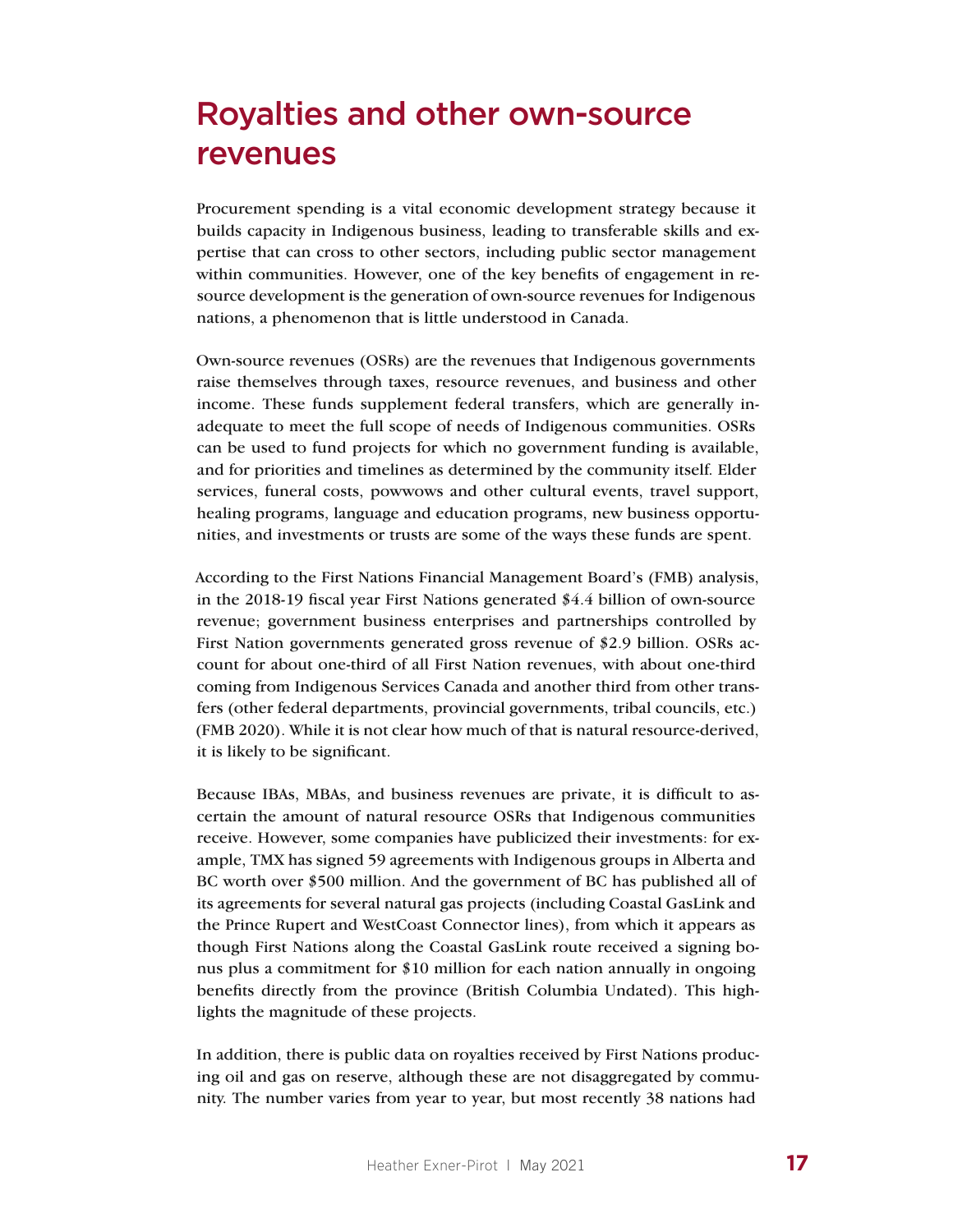on-reserve production. According to Indian Oil and Gas Canada (IOGC), the agency within Indigenous Services Canada tasked with managing and regulating oil and gas resources on reserve lands, during fiscal year 2018-19, IOGC received \$55.0 million on behalf of First Nations.<sup>5</sup> This is a significant decline in the \$250 million per annum collected in each of 2008-09, 2010-11, and 2011-12. This royalty decline is primarily a result of lower oil and gas prices and differentials based on Alberta's lack of crude transportation capacity, and not lower production, which has remained close to average levels (Canada 2020). Overall, between 2008-09 and 2018-19, First Nations collected \$1.29 billion from IOGC for on-reserve production.

Many Indigenous communities have been able to negotiate fair royalties and revenues for development that occurs on their territories; these revenues have been significant – in the billions of dollars – and nations have used these funds to implement their own program priorities.

# Indigenous employment income from the extractive sector

In addition to business income and own-source revenues, individual wages are an important indicator of Indigenous financial autonomy and material well-being. Two Statistics Canada datasets, the Census and the Labour Force Survey, provide the most robust description of this.<sup>6</sup>

Statistics Canada uses the North American Industry Classification System 2012 (NAICS) to categorize industry sectors; this dataset includes 20 sectors (two-digit codes), 102 subsectors (three-digit codes), and 323 industry groups (four-digit codes).

Looking at 2016 Census data, the three top paying sectors for Indigenous employees are oil and gas related, while the eight top paying sectors are all extractive industry related (Table 2). Overall, oil and gas occupations pay Indigenous employees about four times the average wage across all sectors.

The lowest paying occupation across all NAICS sectors was hunting and trapping, at only \$7144 a year.

While Census data is very comprehensive, it only comes out in five-year cycles. To gauge more recent Indigenous employment data, Labour Force Survey (LFS) data from 2019 was also examined, but with a custom tabulation of a smaller subset of NAICS sectors (LFS examines weekly average wages based on full and/or part time work, rather than annual employment income as per the 2016 Census).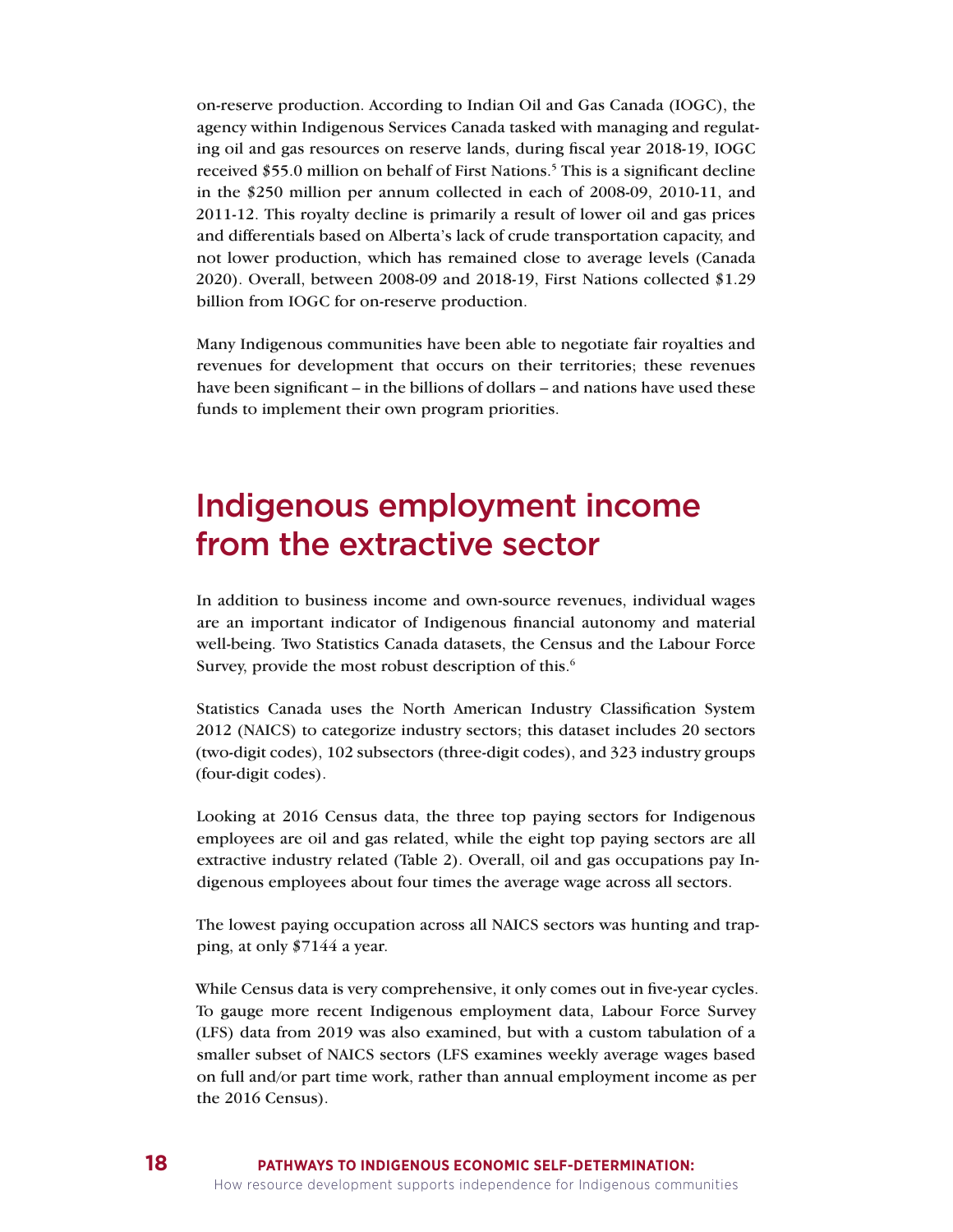### **EMPLOYMENT INCOME FOR WORKERS WITH AN ABORIGINAL IDENTITY IN CANADA (2015) TABLE 2: TOP AND BOTTOM 10 NAICS SECTORS BY MEDIAN**

| <b>INDUSTRY - NORTH AMERICAN</b><br><b>INDUSTRY CLASSIFICATION SYSTEM</b><br>(NAICS) 2012 | <b>NUMBER OF</b><br><b>EMPLOYMENT</b><br><b>INCOME RECIPIENTS</b> | <b>MEDIAN</b><br><b>EMPLOYMENT</b><br><b>INCOME IN</b><br>$2015($ \$) |
|-------------------------------------------------------------------------------------------|-------------------------------------------------------------------|-----------------------------------------------------------------------|
| <b>Top 10 Sectors</b>                                                                     |                                                                   |                                                                       |
| 4862 Pipeline transportation of natural gas                                               | 110                                                               | 138,074                                                               |
| 4861 Pipeline transportation of crude oil                                                 | 195                                                               | 124,203                                                               |
| 2111 Oil and gas extraction                                                               | 4770                                                              | 117,615                                                               |
| 2121 Coal mining                                                                          | 420                                                               | 103,162                                                               |
| 2122 Metal ore mining                                                                     | 6010                                                              | 89.716                                                                |
| 3313 Alumina and aluminum production and<br>processing                                    | 455                                                               | 89,558                                                                |
| 2212 Natural gas distribution                                                             | 605                                                               | 88,627                                                                |
| 3314 Non-ferrous metal (except aluminum)<br>production and processing                     | 425                                                               | 85,096                                                                |
| 3251 Basic chemical manufacturing                                                         | 345                                                               | 83,816                                                                |
| 5211 Monetary authorities central bank                                                    | 55                                                                | 83,573                                                                |
| AVERAGE (ALL INDUSTRIES)                                                                  | 725,120                                                           | 30,246                                                                |
| <b>Bottom 10 Sectors</b>                                                                  |                                                                   |                                                                       |
| 7225 Full-service restaurants and limited                                                 | 1360                                                              | 10759                                                                 |

| 7225 Full-service restaurants and limited<br>service eating places                          | 43,660 | 10,759 |
|---------------------------------------------------------------------------------------------|--------|--------|
| 4481 Clothing stores                                                                        | 6,120  | 10,751 |
| 1132 Forest nurseries and gathering of forest<br>products                                   | 225    | 10,565 |
| 4482 Shoe stores                                                                            | 730    | 9,806  |
| 7115 Independent artists, writers and<br>performers                                         | 1,375  | 9,246  |
| 8141 Private households                                                                     | 1,745  | 9,003  |
| 7114 Agents and managers for artists,<br>athletes, entertainers and other public<br>figures | 105    | 8.751  |
| 7112 Spectator sports                                                                       | 460    | 8,285  |
| 7131 Amusement parks and arcades                                                            | 310    | 7,662  |
| 1142 Hunting and trapping                                                                   | 310    | 7,144  |

*Note: Data analyzed included (1) employment income statistics, (2) for those declaring an Aboriginal identity, and (3) who are aged 15 years and over, and (4) who worked in 2015 and reported employment income in 2015.*

*Source: Statistics Canada (2018).*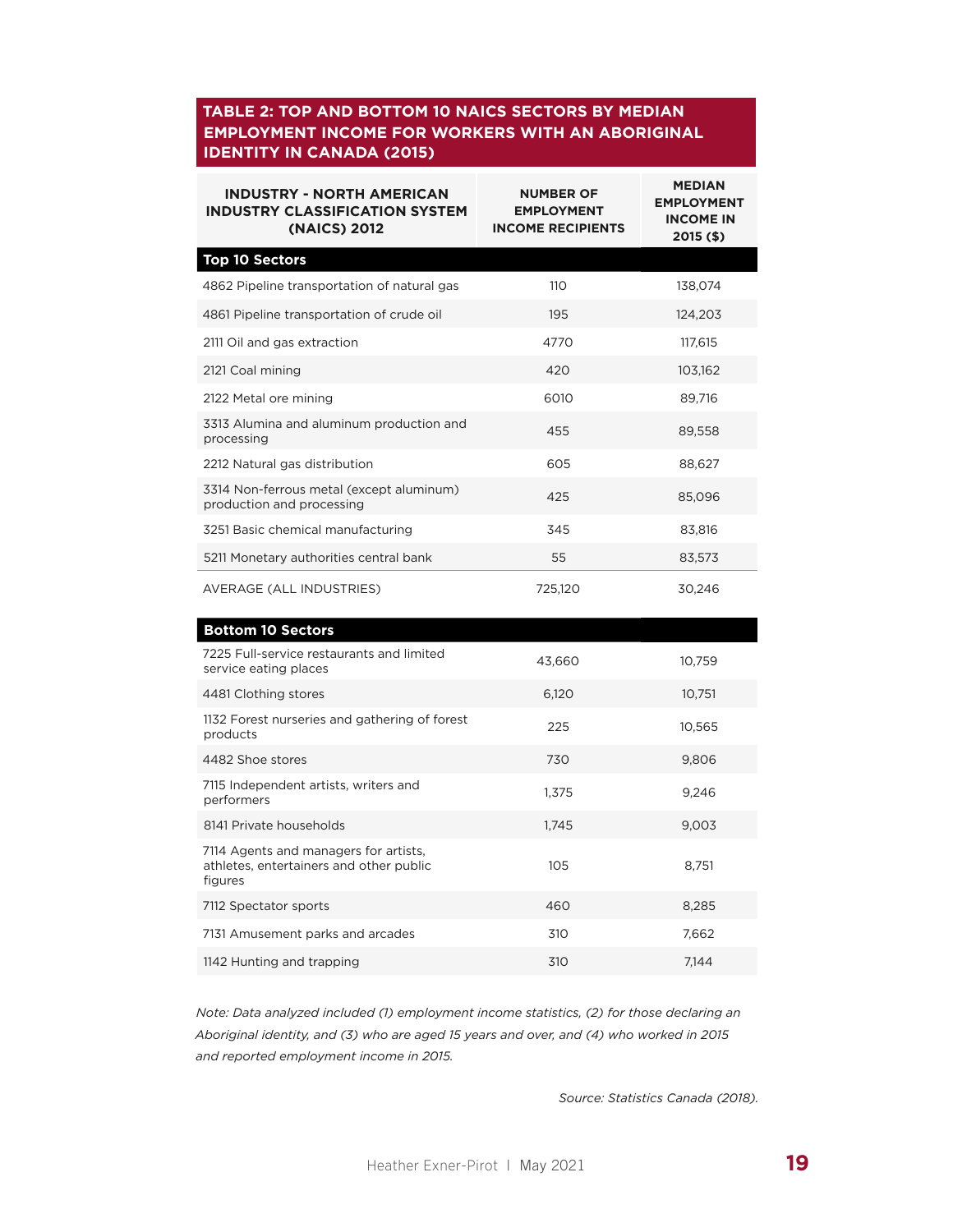We selected the NAICS sectors for this custom tabulation based on their prevalence in Indigenous economic development strategies. Tourism, artistic offerings, casinos, golf courses, and guiding are often promoted as viable economic opportunities for Indigenous communities, including as alternatives to the environmentally more disruptive resource sectors. In addition, the public sector is often a key employer in many First Nations communities. We compared wages between the resource sector and the main competing sectors for Indigenous economic growth.

- Mining, quarrying and oil and gas extraction (21)
- Oil and gas extraction (211)
- Support activities for mining and oil and gas extraction (213)
- Arts, entertainment, and recreation (71) (e.g., performing arts, visual arts, and artisans)
- Amusement, gambling, and recreation (713) (e.g., tourism offerings)
- Gambling industries (7132) (e.g., casinos)
- Other amusement and recreation (7139) (includes hunting and fishing guiding, golf courses, marinas)
- Public administration (91) (e.g., federal, provincial, territorial, municipal, and Aboriginal)
- Federal government administration (911)

In order to assess the relative wage fairness in addition to the wage level in each of these sectors, we analyzed data for both Indigenous and non-Indigenous employees.

Again, we found that wages in the extractive sectors topped those in every other category we examined, with average wages in oil and gas occupations more than double those across other selected sectors (Table 3). The extractive sector earns about three times as much for Indigenous employees as occupations in the arts, gambling, and tourism.

The gap in wages between Indigenous and non-Indigenous employees is roughly the same between the extractive sector and between the average across all industries, with Indigenous employees earning just under 93 percent of their non-Indigenous peers in both categories.

Finally, we looked specifically at Indigenous women's wages from the same two datasets given the concerns raised in the MMIWG report. As Anna Aizer (2010) outlines, "[there is] support for a causal relationship between relative labor market conditions for women and violence… policies that serve to narrow the male-female wage gap also reduce violence and the costs associated with it" (Aizer 2010, 1858); and "women with annual income below \$10,000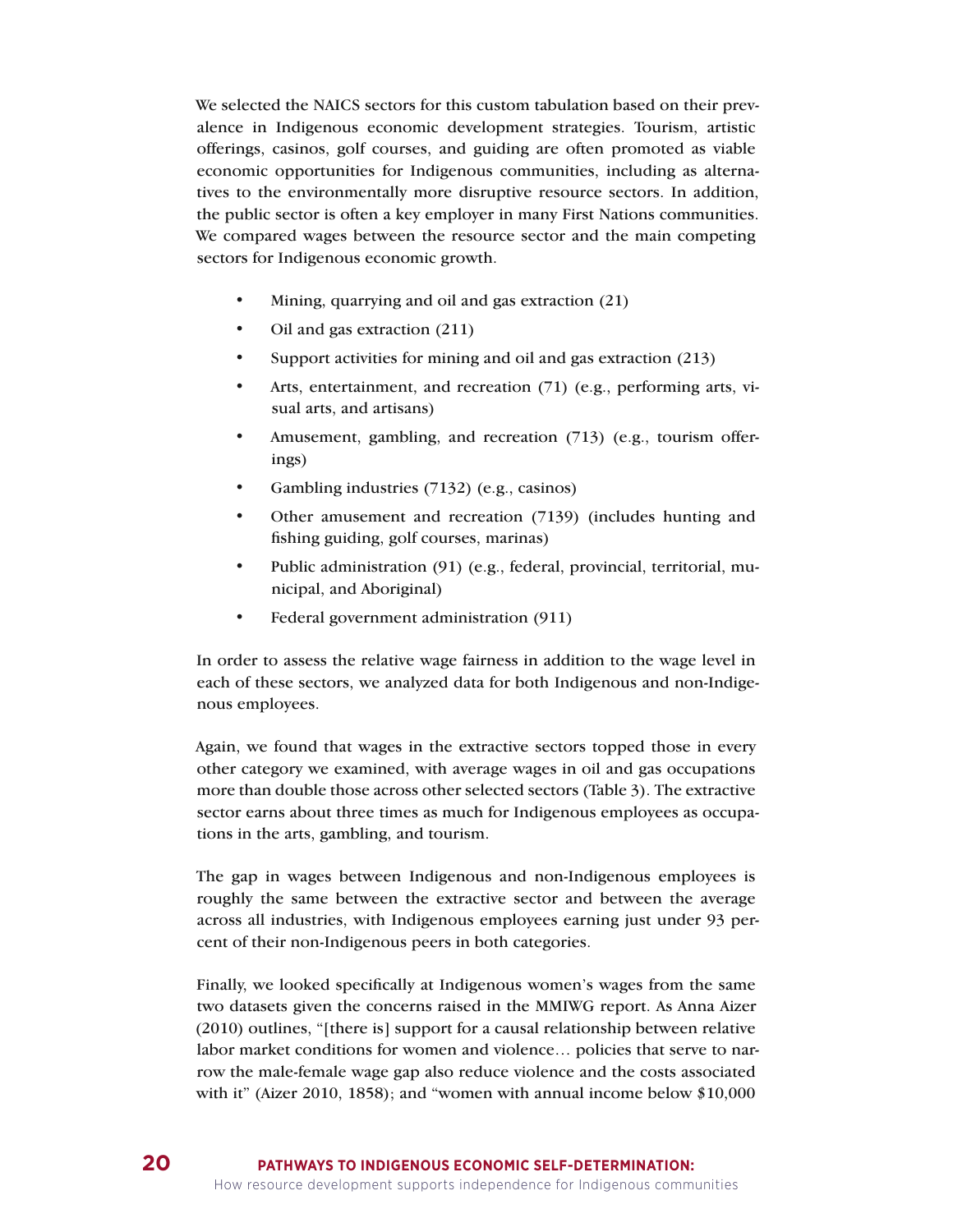#### **BY SELECTED SECTOR, FULL-TIME AND PART-TIME WORK, 2019 (\$) TABLE 3: COMPARISON OF WEEKLY AVERAGE WAGES FOR ABORIGINAL AND NON-ABORIGINAL WORKERS IN CANADA**

| <b>NAICS SECTOR</b>                                             | <b>AVERAGE WEEKLY</b><br>WAGE (\$)<br><b>ABORIGINAL</b> | <b>AVERAGE WEEKLY</b><br>$WAGE($ \$)<br><b>NON-ABORIGINAL</b> |
|-----------------------------------------------------------------|---------------------------------------------------------|---------------------------------------------------------------|
| Oil and gas extraction (211)                                    | 1,937.7                                                 | 2,141.2                                                       |
| Mining, quarrying and oil & gas extraction<br>(21)              | 1,720.5                                                 | 1,854.5                                                       |
| Support activities for mining and oil & gas<br>extraction (213) | 1,637.7                                                 | 1,669.5                                                       |
| Federal government administration (911)                         | 1328.10                                                 | 1,427.6                                                       |
| Public administration (91)                                      | 1232.8                                                  | 1,399.5                                                       |
| <b>TOTAL ALL INDUSTRIES</b>                                     | 944.7                                                   | 1,017.8                                                       |
| Gambling industries (7132)                                      | 744.10                                                  | 811.1                                                         |
| Arts, entertainment and recreation (71)                         | 640.5                                                   | 650.7                                                         |
| Amusement, gambling and recreation (713)                        | 586.9                                                   | 576.9                                                         |
| Other amusement and recreation (7139)                           | 519.4                                                   | 544.7                                                         |

*Source: Statistics Canada (2019).*

report rates of domestic violence five times greater than those with annual income above \$30,000" (Aizer 2010, 1847-48).

In the 2016 Census data, we found that Indigenous women earned three to four times more in wages from occupations in oil and gas than from median wages across all industries. In fact, oil and gas related occupations represent the top six highest paying occupations for Indigenous women in Canada, with pipeline transportation the highest.

Female-specific data from the 2019 Labour Force Survey was also assessed, comparing oil and gas and extractive sectors against the NAICS codes encompassing tourism, casino, artistic, and public administration occupations.

As expected, oil and gas and extractive sectors offered by far the highest employment wage opportunities for Indigenous women there as well (Table 4). What is also interesting is that they represented the only sector, of those selected for the custom tabulation, where Indigenous women had a higher median weekly wage than non-Indigenous women (Table 5). This suggests that representative hiring and human resource policies in the oil and gas industry are finding success.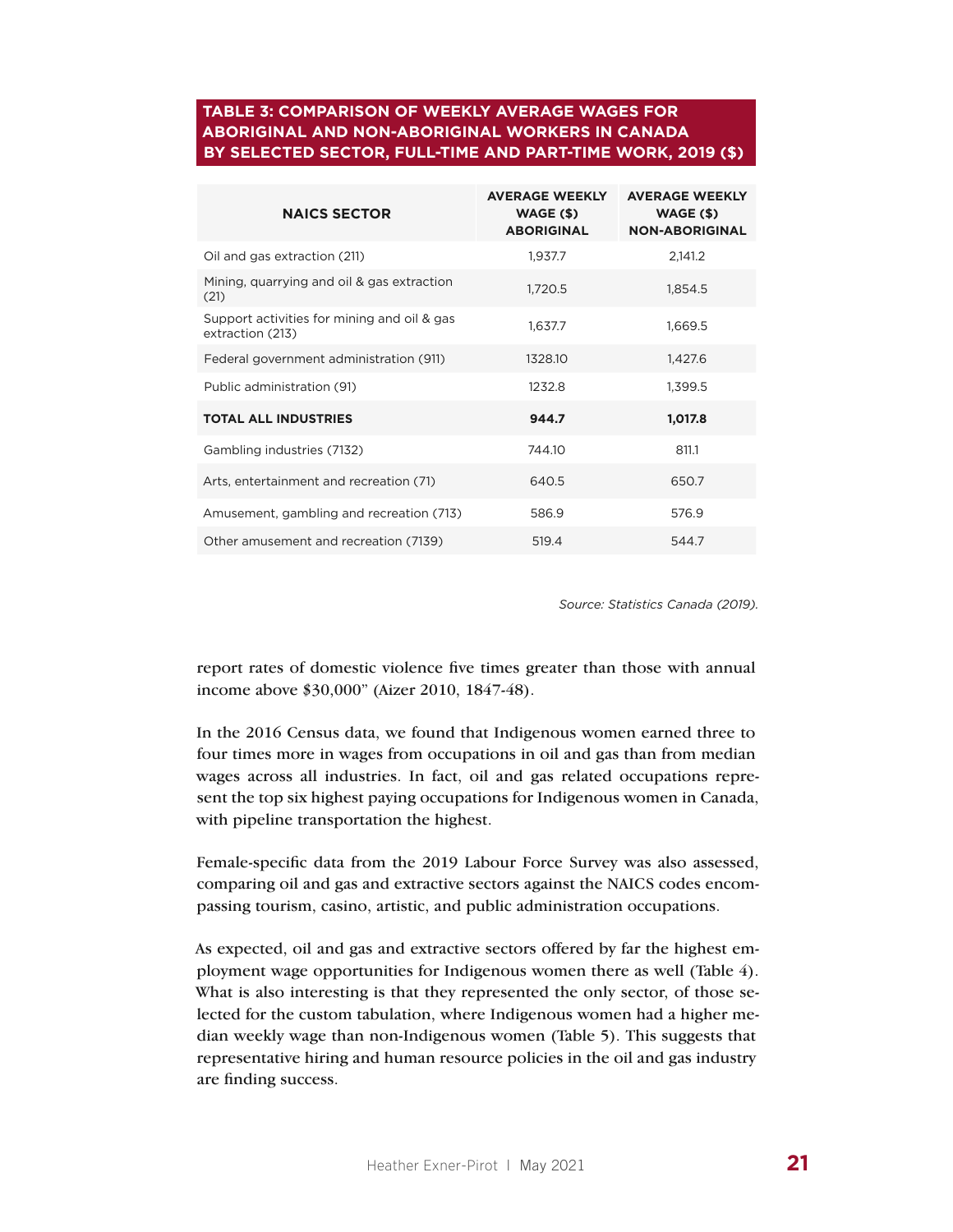### **TABLE 4: TOP AND BOTTOM 10 NAICS SECTORS BY EMPLOYMENT INCOME FOR ABORIGINAL WOMEN IN CANADA (2015)**

| <b>INDUSTRY - NORTH AMERICAN</b><br><b>INDUSTRY CLASSIFICATION SYSTEM</b><br>(NAICS) 2012                            | <b>MEDIAN EMPLOYMENT INCOME</b><br>IN 2015 (\$) FOR ABORIGINAL<br><b>WOMEN IN CANADA</b> |
|----------------------------------------------------------------------------------------------------------------------|------------------------------------------------------------------------------------------|
| <b>Top 10 Sectors</b>                                                                                                |                                                                                          |
| 4862 Pipeline transportation of natural gas                                                                          | 114,208                                                                                  |
| 486 Pipeline transportation                                                                                          | 105.468                                                                                  |
| 211 Oil and gas extraction                                                                                           | 84.710                                                                                   |
| 4861 Pipeline transportation of crude oil                                                                            | 83,925                                                                                   |
| 3253 Pesticide, fertilizer and other agricultural<br>chemical manufacturing                                          | 74,262                                                                                   |
| 2212 Natural gas distribution                                                                                        | 71,447                                                                                   |
| 2121 Coal mining                                                                                                     | 68.166                                                                                   |
| 3314 Non-ferrous metal (except aluminum)<br>production and processing                                                | 66,371                                                                                   |
| 2211 Electric power generation, transmission and<br>distribution (includes fossil-fuel electric power<br>generation) | 64,068                                                                                   |
| 482 Rail transportation                                                                                              | 62,896                                                                                   |
| AVERAGE (ALL INDUSTRIES)                                                                                             | 26,207                                                                                   |

| <b>Bottom 10 Sectors</b>                                                     |        |
|------------------------------------------------------------------------------|--------|
| 711 Performing arts, spectator sports and related<br>industries              | 10,321 |
| 487 Scenic and sightseeing transportation                                    | 9,801  |
| 7113 Promoters (presenters) of performing arts, sports<br>and similar events | 9,077  |
| 814 Private households                                                       | 8,998  |
| 4872 Scenic and sightseeing transportation, water                            | 8,791  |
| 7115 Independent artists, writers and performers                             | 8,602  |
| 7112 Spectator sports                                                        | 6,336  |
| 3271 Clay product and refractory manufacturing                               | 6,207  |
| 1142 Hunting and trapping                                                    | 4,490  |
| 7131 Amusement parks and arcades                                             | 4.267  |

*Source: Statistics Canada (2019).*

**22**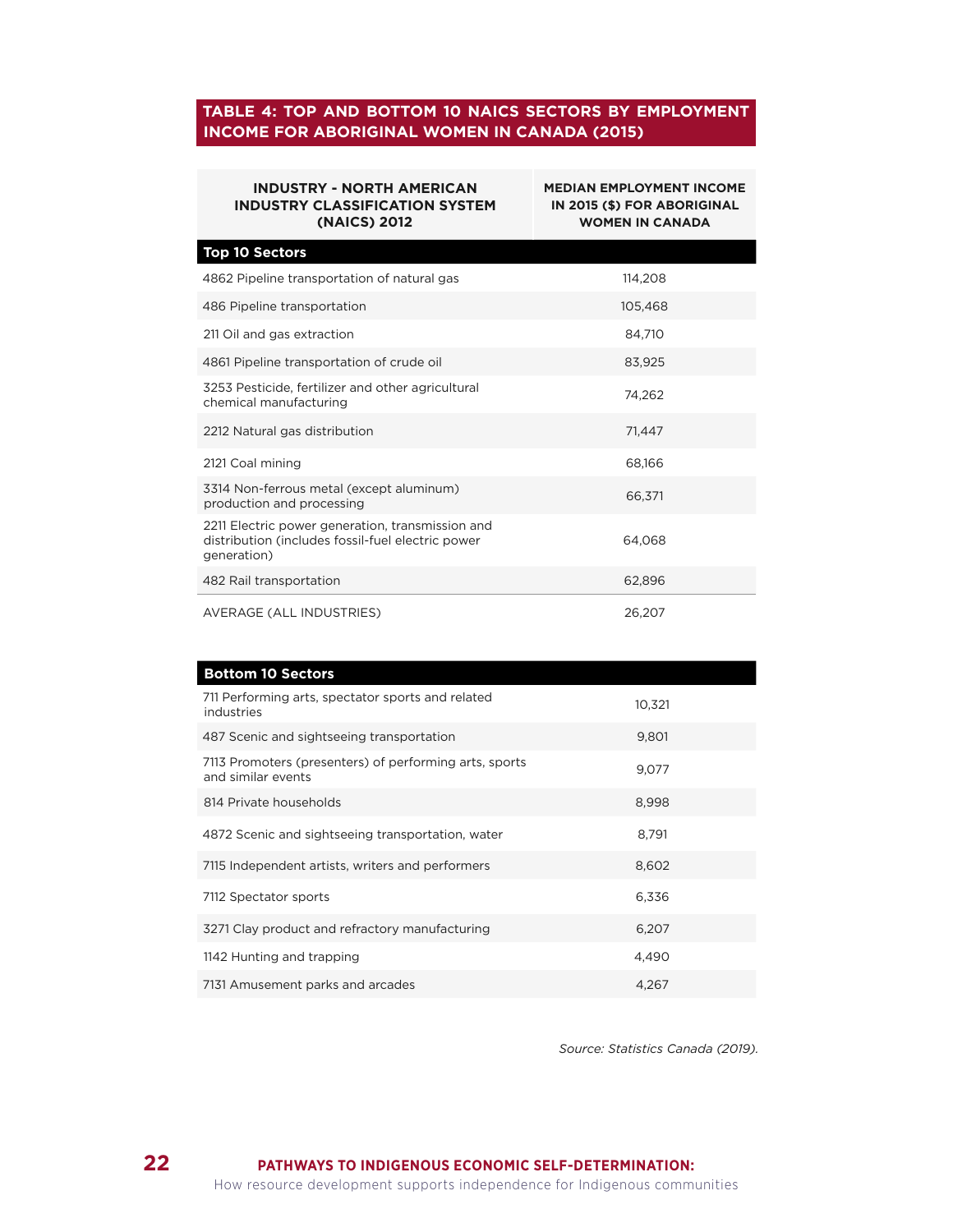### **BY SELECTED SECTOR, FULL-TIME AND PART-TIME WORK, 2019 (\$) TABLE 5: COMPARISON OF WEEKLY AVERAGE WAGES FOR ABORIGINAL AND NON-ABORIGINAL WOMEN IN CANADA**

| <b>NAICS SECTOR</b>                                             | <b>AVERAGE WEEKLY</b><br>$WAGE($ \$)<br><b>ABORIGINAL</b><br><b>WOMEN</b> | <b>AVERAGE WEEKLY</b><br>WAGE (\$)<br><b>NON-ABORIGINAL</b><br><b>WOMEN</b> |
|-----------------------------------------------------------------|---------------------------------------------------------------------------|-----------------------------------------------------------------------------|
| Oil and gas extraction (211)                                    | 1972.6                                                                    | 1927.6                                                                      |
| Mining, quarrying and oil & gas extraction<br>(21)              | 1489.4                                                                    | 1651.5                                                                      |
| Support activities for mining and oil & gas<br>extraction (213) | 1459.1                                                                    | 1223                                                                        |
| Federal government administration (911)                         | 1288.6                                                                    | 1360.6                                                                      |
| Public administration (91)                                      | 1170.4                                                                    | 1302.5                                                                      |
| <b>TOTAL ALL INDUSTRIES</b>                                     | 833                                                                       | 892.3                                                                       |
| Gambling industries (7132)                                      | 680.8                                                                     | 785.3                                                                       |
| Arts, entertainment and recreation (71)                         | 573.9                                                                     | 604.9                                                                       |
| Amusement, gambling and recreation (713)                        | 519.8                                                                     | 535.9                                                                       |
| Other amusement and recreation (7139)                           | 450.9                                                                     | 504                                                                         |

*Source: Statistics Canada (2019).*

While Indigenous women employed in oil and gas related industries earn a high income, the industry is not a particularly significant employer of them, with approximately 1 percent of Indigenous women being employed in that sector. It stands to reason that a good strategy to empower Indigenous women is to create more employment opportunities in the oil and gas industry by expanding the sector.

### Partnership, ownership, and equity

While the duty to consult era opened up a new phase of benefits for Indigenous communities, the trend in recent years has evolved to include nations as partners, owners, and shareholders. This is the most consequential way through which First Nations, Métis and Inuit peoples can achieve economic self-determination and it provides them with real leverage in how and when projects proceed, including having a more direct say alongside other partners and shareholders in the environmental provisions of projects.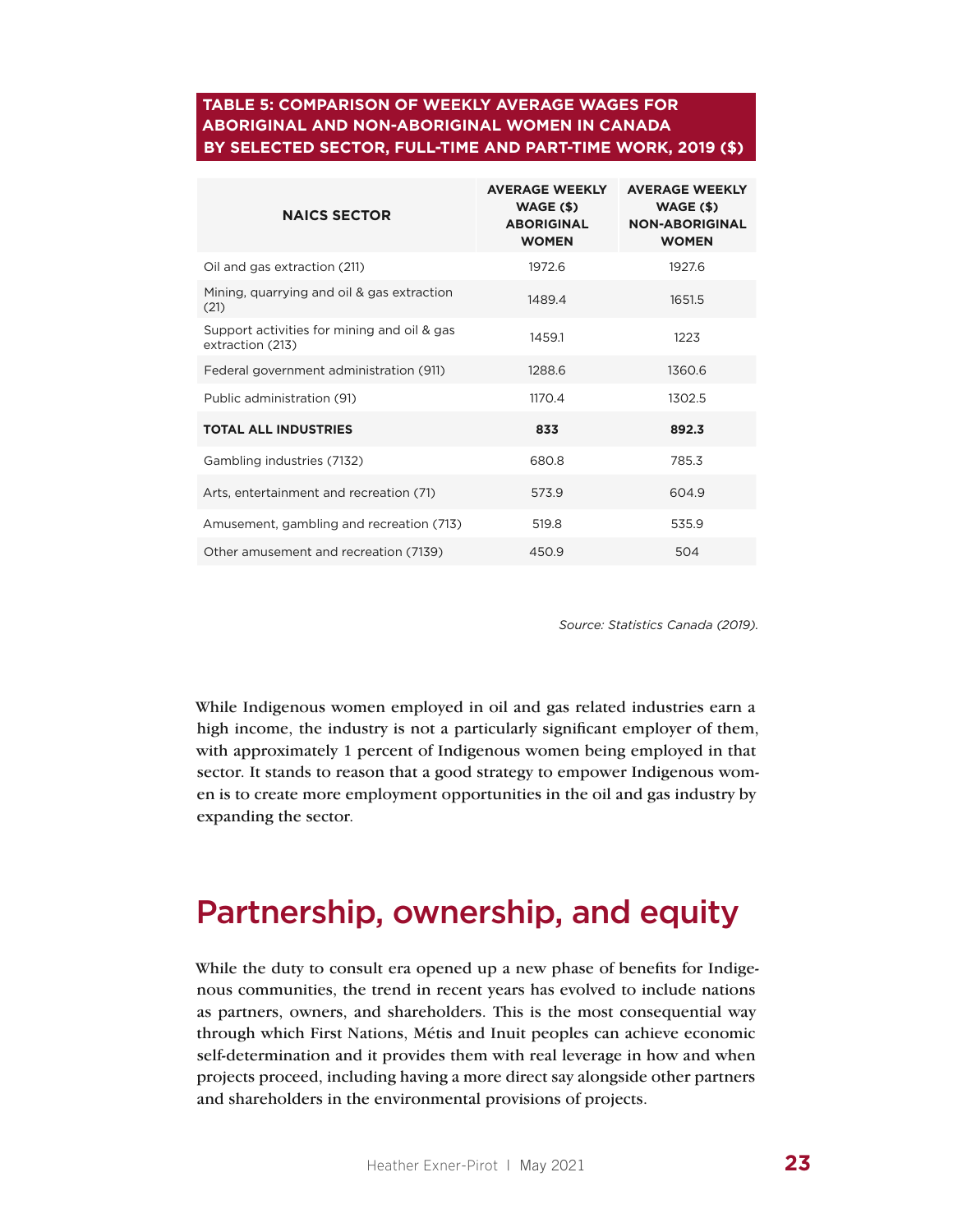Notable deals in just the fourth quarter of 2020 include the purchase by a Mi'kmaq consortia to buy 50 percent of Clearwater Seafood, a billion-dollar company; the deal by a Cree consortium, Natural Law Energy, to own up to a \$1 billion stake in TransCanada's (now-cancelled) Keystone XL pipeline; the equity stake in the \$1.5 billion Cascade Power Project through a holding vehicle owned by Alexis Nakota Sioux Nation, Enoch Cree Nation, Kehewin Cree Nation, O'Chiese First Nation, Paul First Nation, and Whitefish Lake First Nation; and majority ownership by the Haisla Nation in the Cedar LNG project. The TMX pipeline is likely to be purchased, in whole or in part, by a consortium of Indigenous nations at some point in the near future. Institutions such as the First Nations Major Projects Coalition (FNMPC) and the Alberta Indigenous Opportunities Corporation have been established to help First Nations finance or manage such deals.

It is hard to imagine Indigenous nations going back to a system of passively collecting royalties or revenues. But their involvement is not a threat to the resource sector in Canada. In fact for many projects it is a boon, as it can help proponents hit many "ESG" performance targets – environmental, social and governance factors – that their stakeholders and investors expect, and opens up new avenues for financing projects and managing risk.

## Can Indigenous self-determination be achieved through capitalism?

The numbers indicate that Indigenous engagement in resource development as a strategy for economic self-determination is extremely compelling. There isn't another sector where Indigenous nations have more established rights, with higher wages, procurement opportunities, or own-source revenue potential. And while some nations close to urban centres have made major economic strides in property development (for example Tsuut'ina Nation near Calgary, Enoch Cree Nation near Edmonton, Whitecap Dakota First Nation near Saskatoon, and Musqueam, Squamish, and Tsleil-Waututh Nations near Vancouver) for the vast majority of Indigenous communities situated in rural and remote areas, resource development is the only major regional economic driver.

That said, there is a strain of Indigenous intellectual and philosophical thought that rejects the idea of participating in capitalist structures and the extractive sector. As Brittain and Blackstock (2015) summarize, "many Indigenous thinkers and academics see capitalism and its accompanying relations of power – patriarchy, white supremacy and the state – as a system of exploitation and domination so destructive of Indigenous life and consciousness that it must be rejected in favour of transition to a land-based Indigenous resurgence" (Brittain and Blackstock 2015, 133). They cite Coulthard, who argues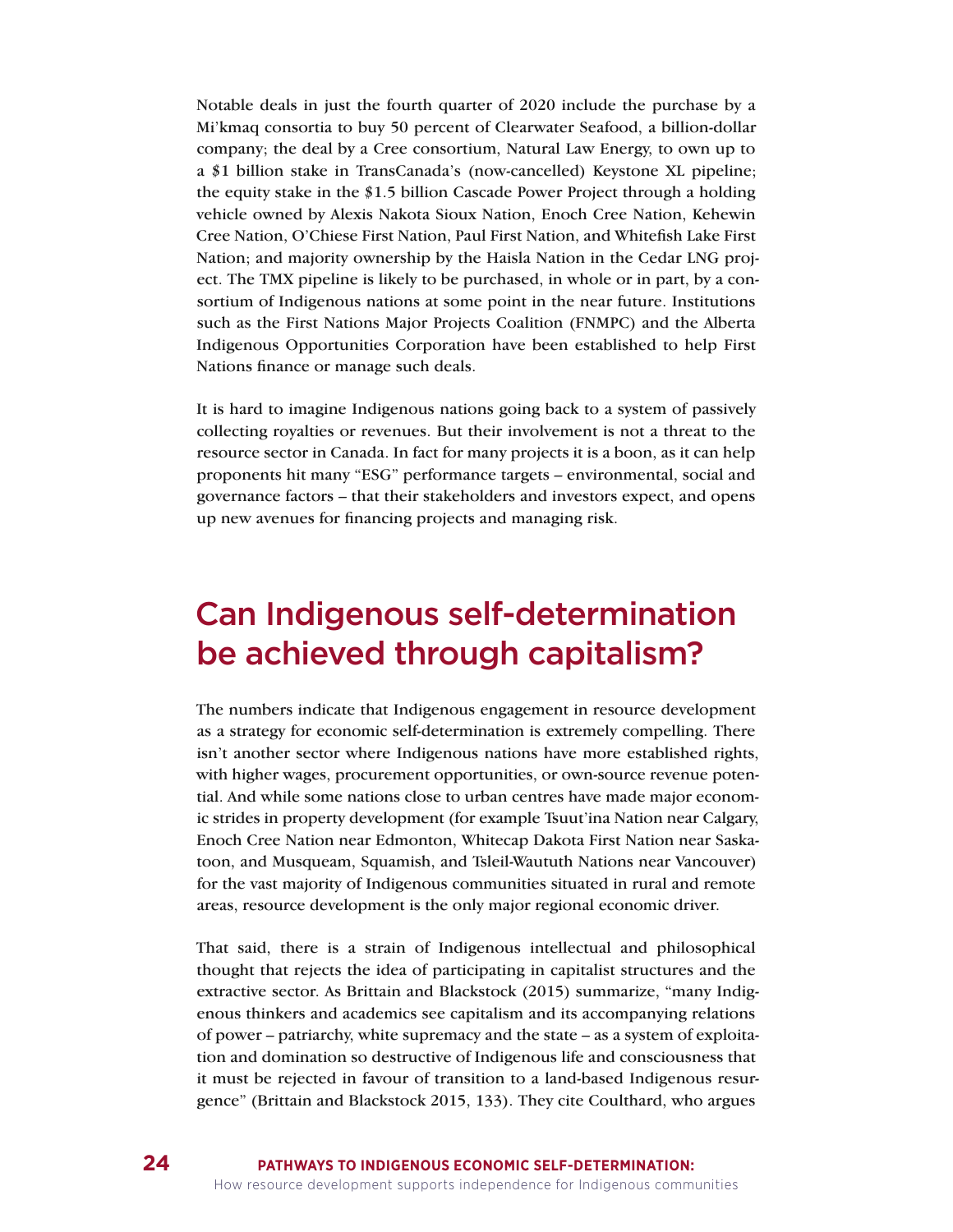that economic development strategies like "resource revenue sharing, more comprehensive impact benefit agreements, and affirmative action employment strategies" are untenable because they are dependent on "a predatory economy" that continues to destroy the land and environment that would serve as the foundation for economic resurgence (2014, 171). For Taiaiake Alfred, the only solution is to "return to the land and re-learn how to live as Indigenous people according to the original teachings that sustained people and the earth for thousands of years" (Alfred 2009).

Indeed, many Indigenous entrepreneurs, workers, and political leaders who engage in the resource sector are denigrated as "sell-outs" or corrupt. And the federal government has often implicitly sided with anti-development approaches. For example, in testimony regarding Bill C-48, the *Oil Tanker Moratorium Act*, then Transport Minister Marc Garneau called the testimony of the Aboriginal Equity Partnership and Indian Resource Council, large coalitions of First Nations, "private commercial interests" "not in the same category" as two coastal First Nations in support of the moratorium (Canada, Standing Senate Committee on Transportation and Communications 2019). And regardless of one's personal feelings on fossil fuels, it was more than passing strange that the federal and British Columbia governments negotiated an agreement with only the Wet'suwet'en hereditary chiefs in the wake of the Coastal Gas-Link dispute, disregarding the elected chiefs of the five Wet'suwet'en First Nations (Crown-Indigenous Relations and Northern Affairs Canada 2020), several of whom subsequently called for the relevant federal minister's resignation.

As Dale Swampy, the president of the National Coalition of Chiefs, iterated in a *National Post* commentary:

> Indigenous leaders are called on by their people every day to address poverty in their communities, through better housing, water, education and employment. But when they go and engage with industry to actually develop some economic development opportunities, they are often called sell-outs. This is made worse by the fact that those who are the loudest in opposition to working with oil & gas and mining are often elites in cities and institutions who don't have to face the consequences of on-reserve poverty every day. (Swampy 2019)

And as Chief Roy Fox of the Kanai Nation (Blood Tribe) asserted in the *Globe and Mail*:

If you were the elected Chief of any First Nation in this country for a week, I bet, and I hope, that you would find yourself out looking for good business and economic opportunities for your people. And you would see how inadequate it is to tell a young mother with hungry kids and no food in her fridge that money is a colonial construct, and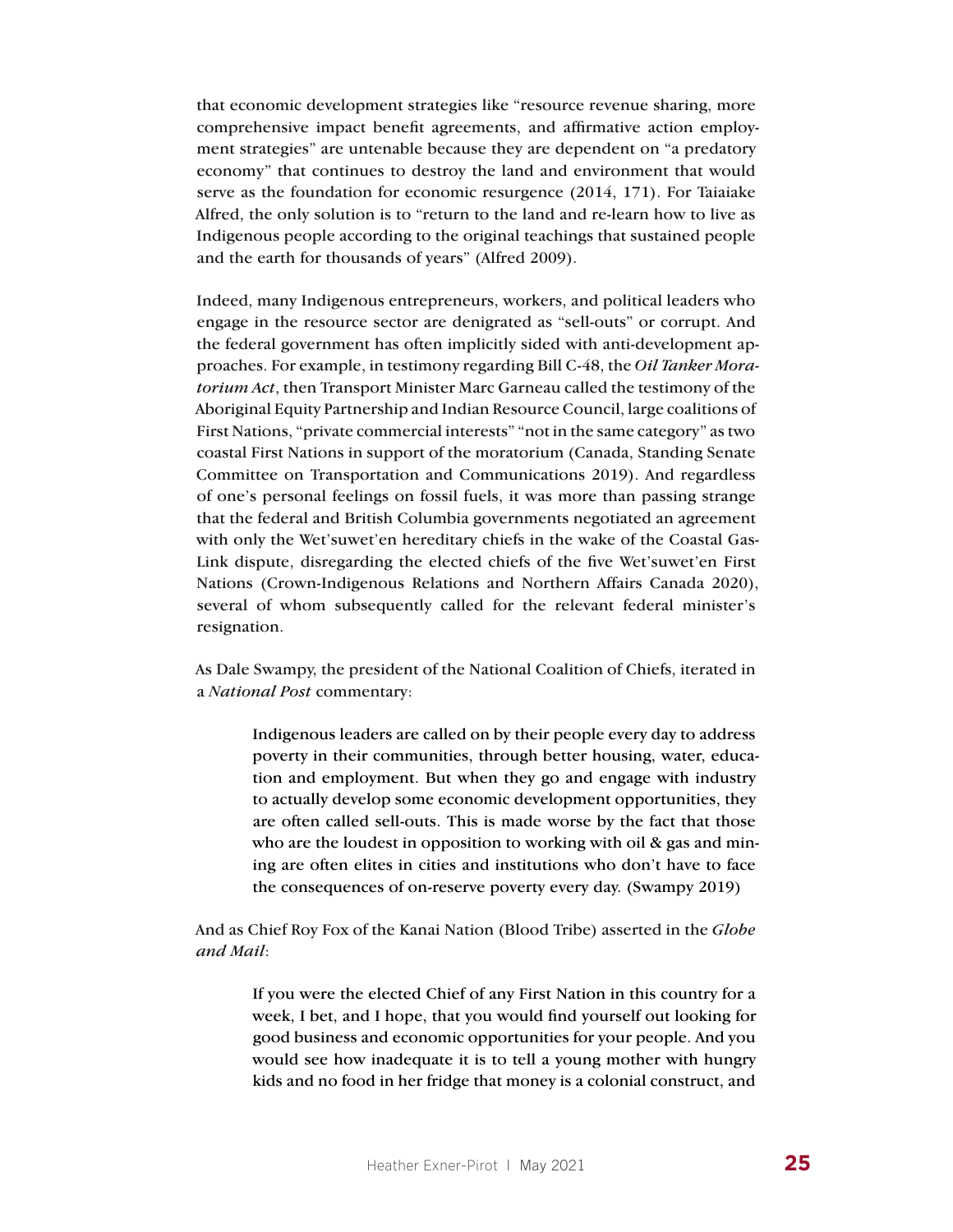we are going to keep passing on major projects and opportunities in our territories until something that matches our high principles happens to come along. (Fox 2020)

These are very difficult and emotional issues. Indigenous communities have been marginalized and have suffered damages to their traditional territories by resource companies for many decades, with no consultation, benefits, or protection. The record has improved rapidly, but it is still far from perfect. And there are hard trade-offs for any society between economic development and environmental protection. Each Indigenous nation will need to determine for itself how economic development can support its own norms and values. But from a purely analytical perspective, the only realistic path to economic self-determination for the majority of Indigenous nations in Canada will include engagement in the resource sector.

### Recommendations

To reach the goal of empowering Indigenous nations in Canada to achieve economic self-determination, we recommend the following strategies:

#### *1. Make it easier, not harder, for resource development to occur in Indigenous territories*

There was a time, not long ago, when resource development proceeded unfettered in rural and remote Canada, often with tragic consequences for Indigenous peoples and the environment. The rise of awareness of human and civil rights and environmental movements curbed the most deleterious effects, and the Supreme Court's affirmation of the duty to consult and accommodation introduced an era where Indigenous peoples benefit tangibly from development on their territories.

Yet there is still burdensome and often redundant regulation on Indigenous lands as a result of often unique federal jurisdiction; and there is an evolving and thus uncertain standard for consultation, enhancing project risk. One only needs to look at the legacy – and continued impacts – of the *Indian Act*  on on-reserve economic and lands development to see the problems inherent with this approach.

If Indigenous peoples are seen as a community in need of protection, then layers of regulation and extra steps for approvals might make sense. If they are seen as potential proponents and owners of resource projects themselves, then these layers are problematic: they deter investment, make projects uncompetitive through their greater expense and timelines, and slow economic

**26**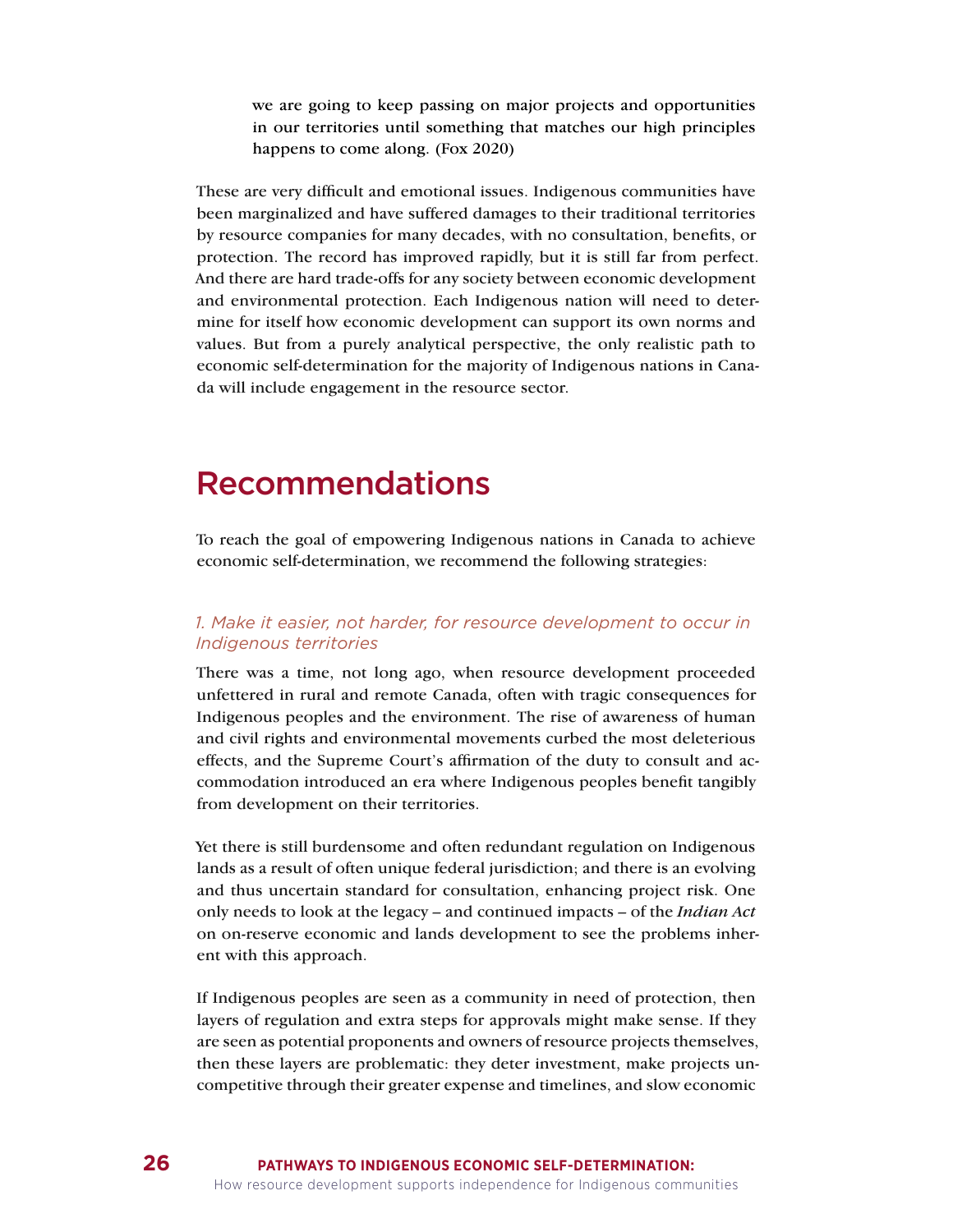development. Indigenous peoples, industry, and government should work together to make Indigenous territories an attractive place for development – when such development has consent from Indigenous governing authorities.

### *2. Build capacity of Indigenous nations to engage and be partners in resource development*

Removing federal drags on resource development solves one problem – business competitiveness and attraction – but creates another: a vacuum in oversight. Indigenous communities need support to build capacity so they can do due diligence into potential projects themselves, including risk analysis, business planning, and environmental assessment. And they need better access to financing in order to participate as equity stakeholders in projects, including through government loan guarantees for viable projects.

One solution is to follow and build on the models provided by the First Nations Major Projects Coalition (FNMPC) and the Alberta Indigenous Opportunities Corporation. The FNMPC supports Indigenous groups with access to independent professional advice and counsel necessary to undertake due diligence on projects and assistance to conduct rigorous and robust environmental review processes that adhere to standards adopted by First Nations communities themselves. The FNMPC also advocates for better access to capital, such as competitive rates and loan guarantees, so nations can take advantage of equity stakes.

Building on the latter, the Alberta Indigenous Opportunities Corporation was established in 2019 with up to \$1 billion in loan guarantees for Indigenous nations to participate in energy, mining, and forestry projects. Its first loan guarantee was to a consortium of six Alberta First Nations in September 2020 to enable their participation in the Cascade Power Project (Cascade), a 900MW combined-cycle natural-gas-fired power plant located near Edson, Alberta. Those First Nations will invest through a holding vehicle owned by Alexis Nakota Sioux Nation, Enoch Cree Nation, Kehewin Cree Nation, O'Chiese First Nation, Paul First Nation, and Whitefish (Goodfish) Lake First Nation. Other provinces are now looking at similar investment vehicles, which complement existing services that Aboriginal Financial Institutions have been providing for years.

When Indigenous nations have the right tools to be full partners in resource development, timelines will be shorter, approval processes will be clearer, environmental practices will be more robust, and investor uncertainty will be mitigated, unleashing much greater potential in responsible resource development.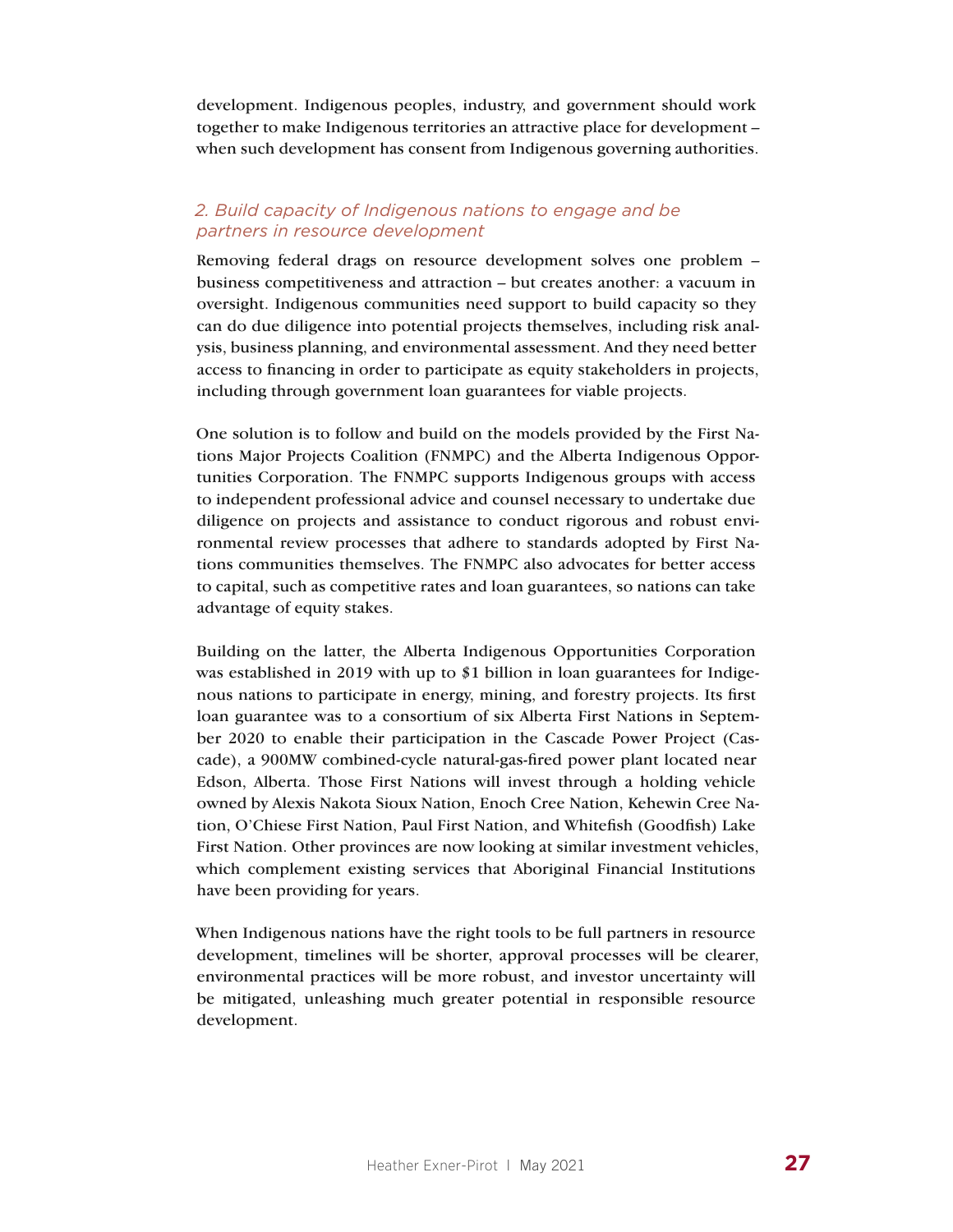#### *3. Support the Indigenous right to economic development*

Finally, to pave the path for economic self-determination, all Canadians need to shift their perspective about who and what being Indigenous means.

Too often, broader Canadian society has seen Indigenous people superficially as victims of industry who need to be protected, which has resulted in patronizing approaches of more government programs and spending as the solution, as opposed to removing the structural barriers that have kept many communities financially dependent for so long. Indigenous people have also been seen as drags on the economy, as unwilling or unable to work and a cost to the system, as opposed to an asset to our economy and society that has been impeded by racism and prejudice in their interactions in the labour force, with financial institutions, and with large resource companies.

While different Indigenous nations will adopt different approaches and priorities, the legal and regulatory environment that dictates the viability of resource development should not be influenced by only those who oppose development. Canada is not an easy place for Indigenous nations to compete in and succeed in business. They face barriers to attracting investment and advancing viable projects that other Canadians simply do not face. Canada needs to start putting as much energy into strengthening Indigenous economic rights as it does into strengthening political ones in order to establish the conditions under which Indigenous nations can say yes to development, as well as no.

Self-determining nations need strong economies. The resource sector offers the most viable economic opportunities for many First Nations, Inuit, and Métis communities. We need structures and systems that better facilitate their engagement as employees, contractors, partners, and owners.

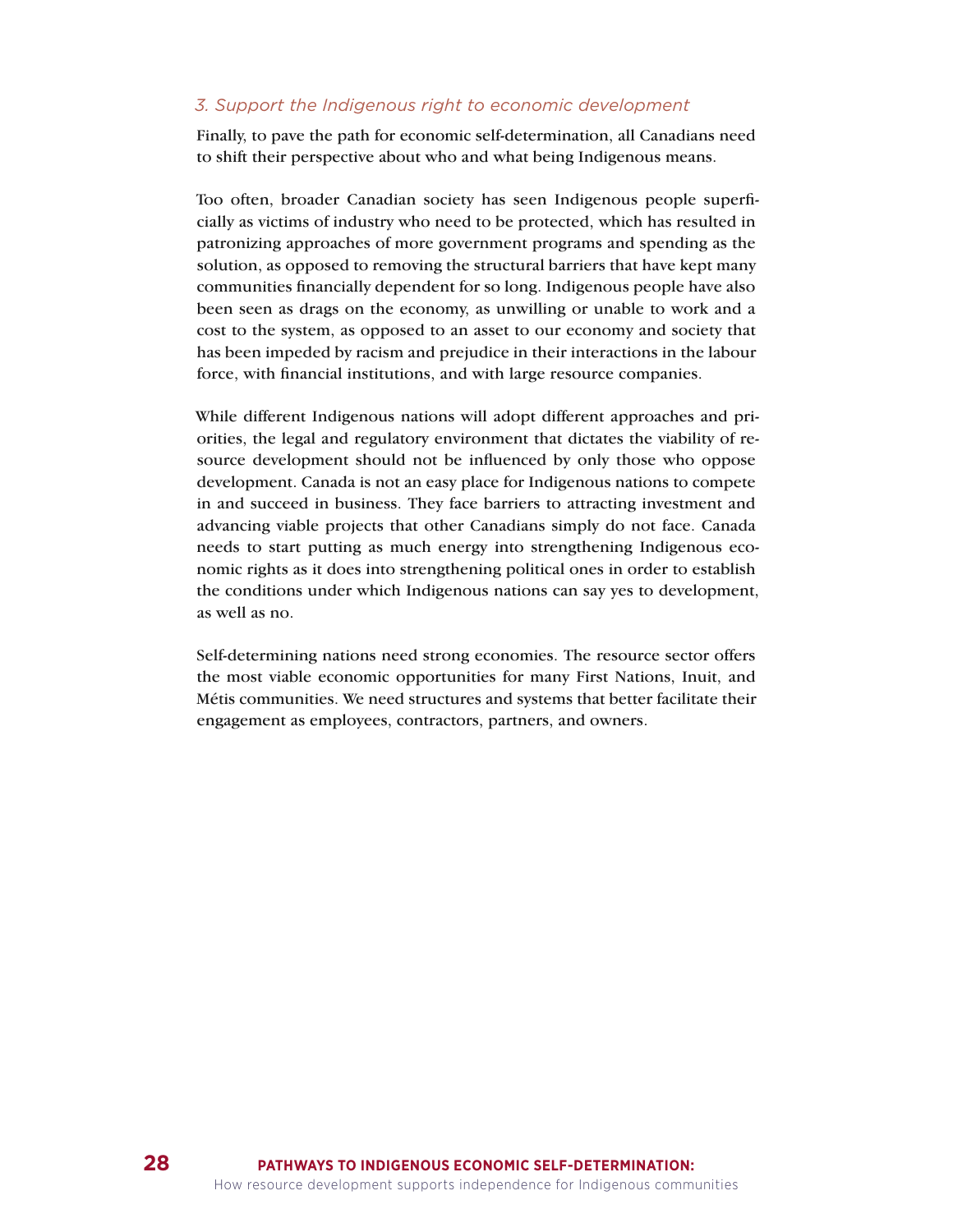### About the author



**Heather Exner-Pirot**, a Fellow at the Macdonald-Laurier Institute, has fifteen years of experience in Indigenous and northern economic development, governance, health, and post-secondary education. She has published and/or presented on Aboriginal Economic Development Corporations, urban reserves, telehealth, Indigenous workforce development, First Nations taxation and own source revenues, distributed and distance education, Indigenous health care, Arctic human security, regional Arctic governance, Indigenous engagement in the Arctic Council, and Arctic innovation.

Exner-Pirot obtained a PhD in Political Science from the University of Calgary in 2011 and has held several positions at the International Centre for Northern Governance and Development, the University of Saskatchewan College of Nursing and its distributed sites in northern and rural Saskatchewan, and the University of the Arctic Undergraduate Studies Office. She currently works on strategy and research for pro-development Indigenous groups in Western Canada, and consults directly for First Nations and Métis clients through Morris Interactive. Exner-Pirot is also a Research Associate at L'observatoire de la politique et la sécurité de l'Arctique (OPSA) at the Centre interuniversitaire de recherche sur les relations internationales du Canada et du Québec (CIRRICQ).

Additionally, she serves as a Board member for the Saskatchewan First Nations Economic Development Network, the Managing Editor of the Arctic Yearbook (an international, peer-reviewed annual volume), a regular contributor to Radio Canada's Eye on the Arctic, a Board member for The Arctic Institute and Chair of the Canadian Northern Studies Trust.

She has conducted research and policy analysis for various Indigenous and government stakeholders, including Global Affairs Canada, Battlefords Agency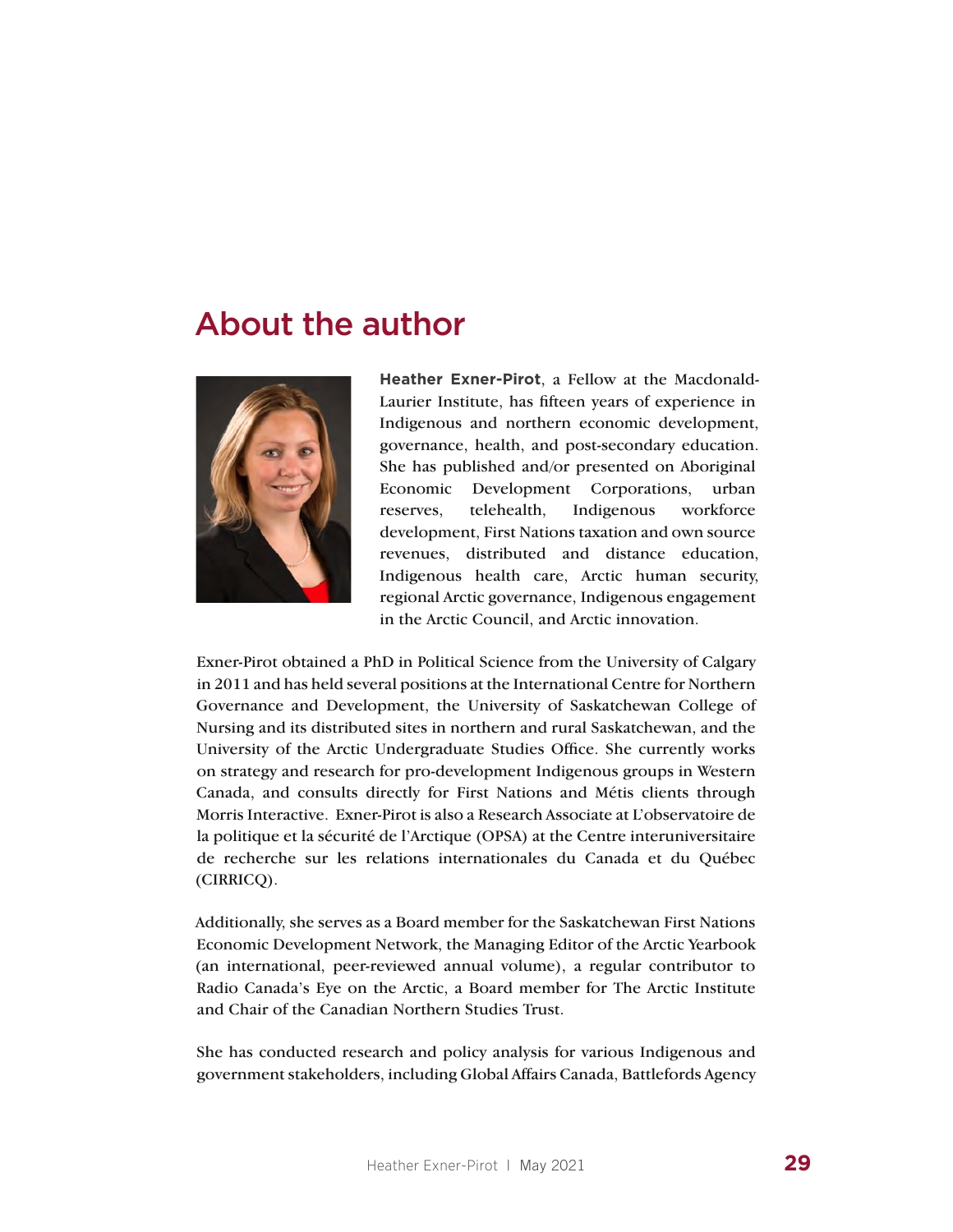Tribal Chiefs, the National Coalition of Chiefs, the Saskatoon Aboriginal Employment Partnership and the Northern Municipal Trust Association.

She has published over 35 peer-reviewed journal articles, book chapters, and edited volumes, and presented at over 40 conferences and events nationally and internationally. She has also chaired several provincial, national and international workshops and conferences, including the 2018 Canadian Rural Revitalization Foundation conference.

She currently splits her time between Calgary and Saskatoon.

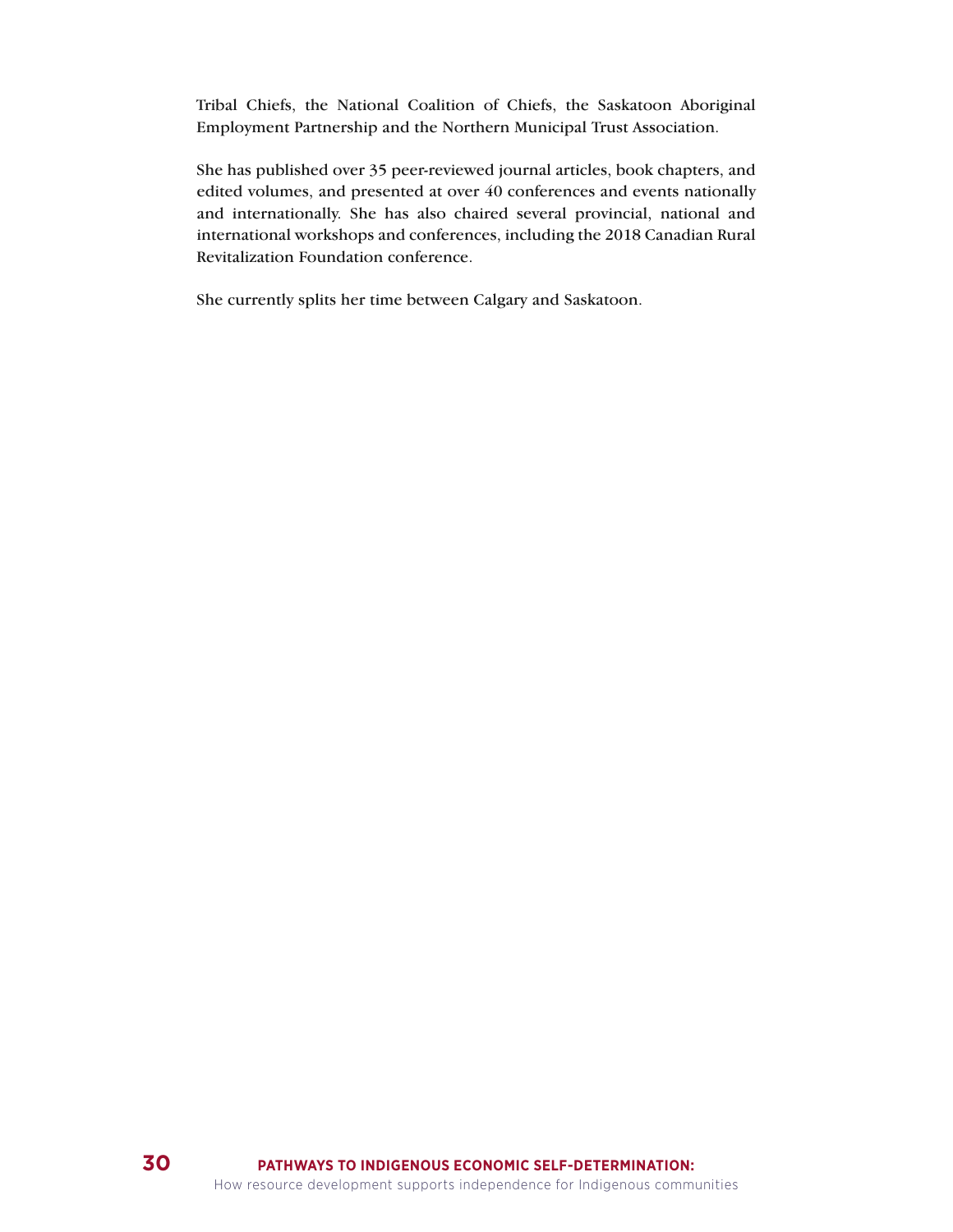### References

Aizer, A. 2010. "The Gender Wage Gap and Domestic Violence." *American Economic Review* 100, 4.

Alfred, Gerald T. 2009. "Colonialism and State Dependency." *Journal of Aboriginal Health* 5, 2. Available at https://jps.library.utoronto.ca/index.php/ijih/ article/view/28982/23931.

British Columbia. Undated. *Natural Gas Benefits Agreements*. Government of British Columbia. Available at https://www2.gov.bc.ca/gov/content/environment/natural-resource-stewardship/consulting-with-first-nations/first-nations-negotiations/first-nations-a-z-listing.

Brittain, M., and C. Blackstock. 2015. *First Nations Child Poverty*. First Nations Child and Family Caring Society of Canada.

Canada (2020). *Indian Oil and Gas Canada (IOGC) Annual Report: 2018-19*. Government of Canada. Available at https://www.pgic-iogc.gc.ca/DAM/DAM-IN-TER-IOGC/STAGING/texte-text/annual\_Report\_2018-2019\_1581092297016\_ eng.pdf.

Canada, Parliament, Senate. Standing Senate Committee on Transportation and Communications. 2019. *Issue No. 48 – Evidence*. Testimony of Minister Garneau (March 20). Available at https://sencanada.ca/en/Content/Sen/Committee/421/TRCM/48ev-54616-e.

Canadian Chamber of Commerce. 2015. *Aboriginal Edge: How Aboriginal Peoples and Natural Resource Businesses are Forging a New Competitive Advantage*. Canadian Chamber of Commerce.

Canadian Council for Aboriginal Business [CCAB]. 2016. *Partnerships in Procurement: Understanding Aboriginal Business Engagement in the Canadian Mining Industry*. CCAB. Available at https://www.ccab.com/wp-content/uploads/2016/11/Partnerships-in-Procurement-FullReport.pdf.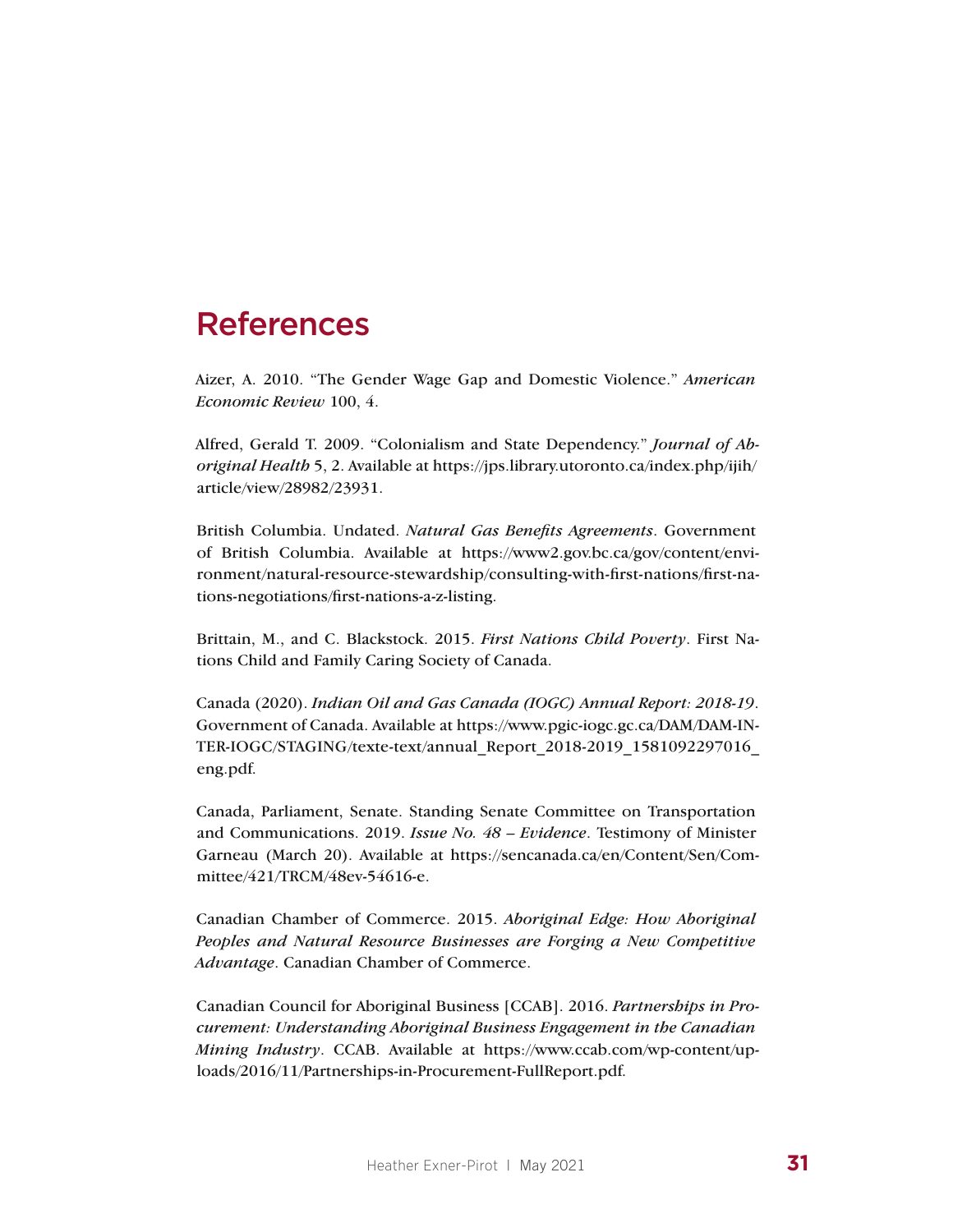Canadian Council for Aboriginal Business [CCAB]. 2020. *Aboriginal Economic Development Corporation Capacity*. CCAB. Available at https://www.ccab. com/wp-content/uploads/2020/02/CCAB-Report-1-web.pdf.

Carter, Sarah. 2019. *Lost Harvests: Prairie Indian Reserve Farmers and Government Policy* (Vol. 94). McGill-Queen's Press-MQUP.

Coates, Ken S. 2020. *Indigenous Prosperity at a Crossroads: Where We Go From Here*. Macdonald Laurier Institute. Available at https://macdonaldlaurier. ca/files/pdf/20201116\_Energy\_Indigenous2\_Coates\_PAPER\_FWeb.pdf.

Coulthard, G.S. 2014. *Red Skin, White Masks: Rejecting the Colonial Politics of Recognition.* University of Minnesota Press.

Crown-Indigenous Relations and Northern Affairs Canada. 2020. *Memorandum of Understanding between Canada, British Columbia and Wet'suwet'en as agreed on February 29, 2020*. Government of Canada. Available at https:// www.rcaanc-cirnac.gc.ca/eng/1589478905863/1589478945624.

Desjarlais, Greg. 2020. "Indigenous Communities Need a Strong Oil and Gas Sector, Too." *Globe and Mail* (April 25). Available at https://www.theglobeandmail. com/opinion/article-indigenous-communities-need-a-strong-oil-and-gas-industry-too/.

First Nations Financial Management Board [FMB]. 2020. *First Nations Revenue Source Research: Final Report*. FMB (October). Available at https://fnfmb. com/sites/default/files/2020-11/2020-10-16 fmb\_first\_nations\_revenue\_research report en.pdf.

First Nations Major Projects Coalition. 2019. *Paths for Indigenous Participation in Electricity Infrastructure*. First Nations Major Projects Coalition.

Fox, Roy. 2020. "The Voices of Pro-Development First Nations Elected Chiefs Have Been Marginalized." *Globe and Mail* (March 18). Available at https:// www.theglobeandmail.com/opinion/article-the-voices-of-pro-developmentfirst-nations-elected-chiefs-have-been/.

Hannay, Chris. 2021. "Ottawa falls Short on 5 Per Cent Procurement Promise for Indigenous Owned Businesses." *Globe and Mail* (April 11). Available at https://www.theglobeandmail.com/business/article-ottawa-falls-short-on-5 per-cent-procurement-promise-for-indigenous/.

Indigenous and Northern Affairs Canada [INAC]. Undated. List of First Nations [database]. Government of Canada. Available at https://fnp-ppn.aadnc-aandc.gc.ca/fnp/Main/Search/SearchFN.aspx?lang=eng.

**32**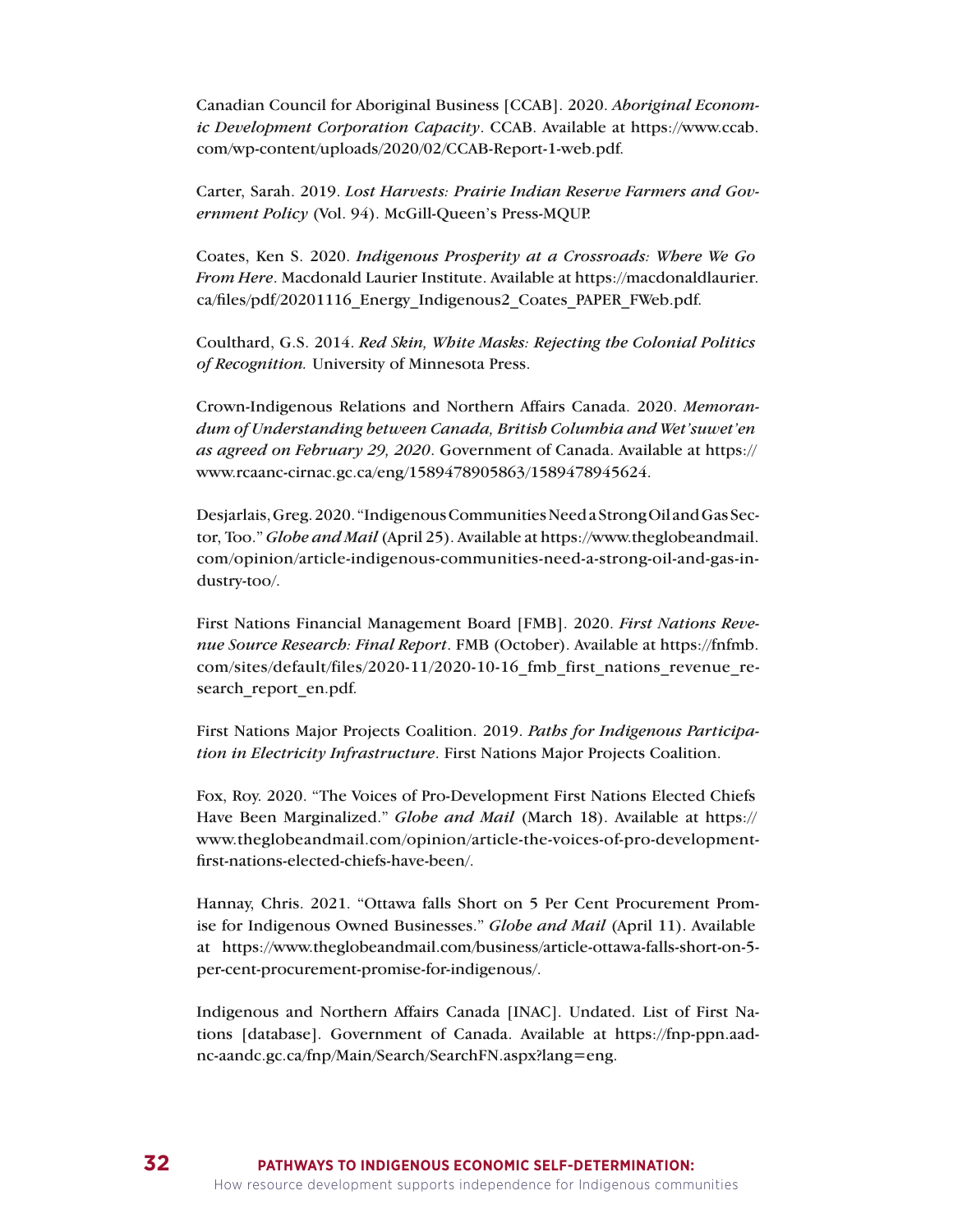Indigenous and Northern Affairs Canada. 2019. *Modernization of Indigenous Participation in Procurement: Discussion Paper*. Government of Canada. Available at https://www.sac-isc.gc.ca/eng/1554219055004/1612130030035..

Indigenous Works. 2017. *Researching Indigenous Partnerships: An Assessment of Corporate Indigenous Relationships*. R.A. Malatest and Associates. Available at https://indigenousworks.ca/sites/ahrc/files/attachments/Researching%20Indigenous%20Partnerships-Malatest%20Final%20Report-English-Oct%202017.pdf.

Innovation, Science and Economic Development Canada. 2019. *Key Small Business Statistics*. Government of Canada. Available at https://www.ic.gc. ca/eic/site/061.nsf/vwapj/KSBS-PSRPE\_Jan\_2019\_eng.pdf/\$file/KSBS-PSRPE\_ Jan 2019 eng.pdf.

Lavoie, Malcolm. 2019. *Assessing the Duty to Consult.* Fraser Institute. Available at https://www.fraserinstitute.org/sites/default/files/assessing-the-duty-to-consult.pdf.

Library of Parliament. 2015. *Supporting Aboriginal Participation in Resource Development: The Role of Impact and Benefit Agreements*. Library of Parliament.

Moody's Investor Service. 2021. *ESG: Increased Focus on Indigenous Rights in Canada*. [PowerPoint presentation.] Moody's Investor Service.

Natural Resources Canada. 2020. *Lands and Minerals Sector—Indigenous Mining Agreements*. Government of Canada. Available at https://atlas.gc.ca/ imaema/en/.

Statistics Canada. 2018. Industry - North American Industry Classification System (NAICS). Table 98-400-X2016359. Statistics Canada. Available at https:// www150.statcan.gc.ca/n1/en/catalogue/98-400-X2016359.

Statistics Canada. 2019. *Employed Employees by Industry, North American Industry Classification System (NAICS) 2012, Aboriginal Group, Sex, Type of Work and Wages, Canada, Provinces, Annual Averages, 2019*. Custom tabulation from Labour Force Survey, catalogue number 71C0003. Statistics Canada.

Statistics Canada. 2020. *Table: 36-10-0480-01: Labour Productivity and Related Measures by Business Sector Industry and by Non-Commercial Activity Consistent with the Industry Accounts*. Statistics Canada. Available at https:// www150.statcan.gc.ca/t1/tbl1/en/tv.action?pid=3610048001.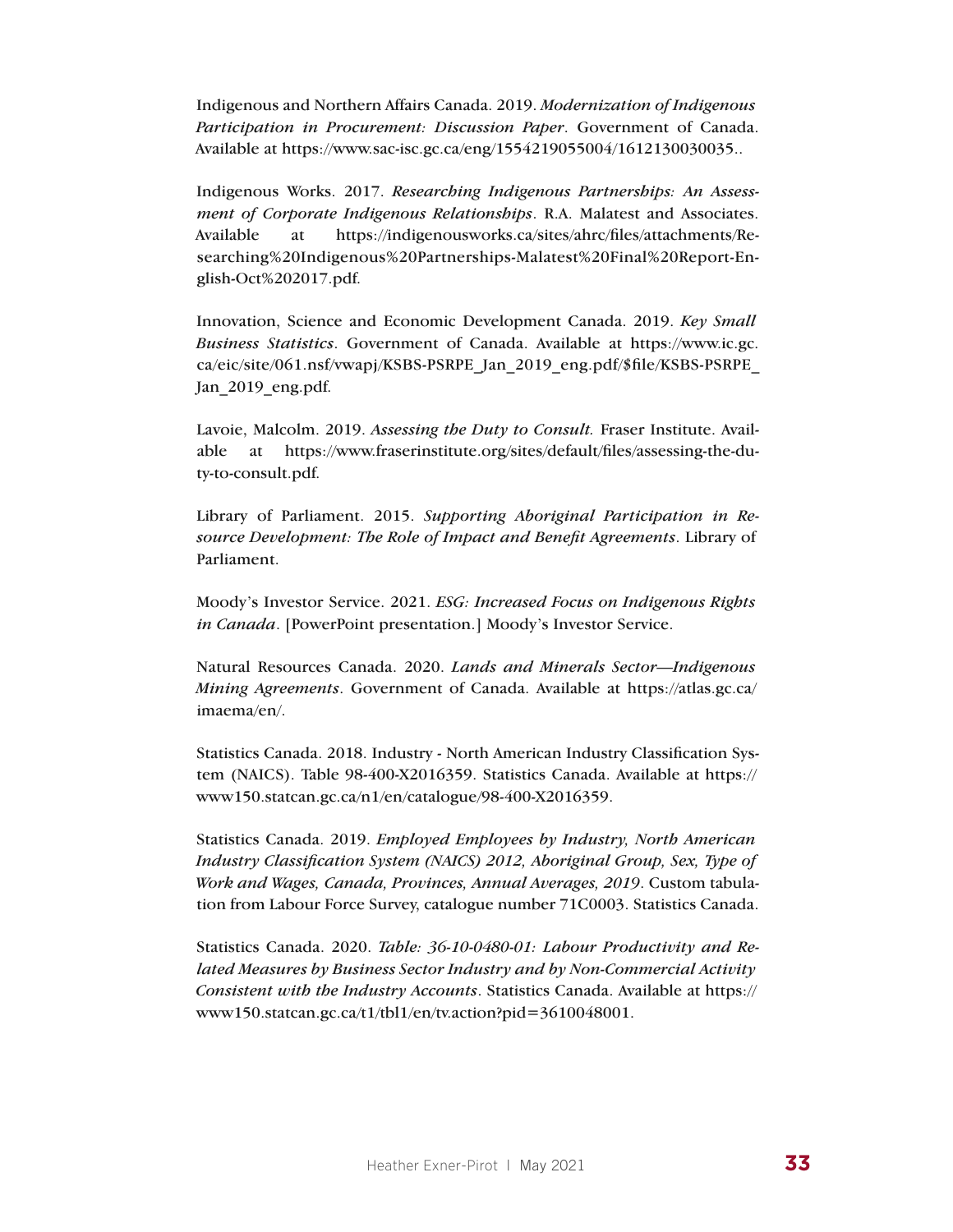Swampy, Dale. 2019. "Indigenous Canadians Want Natural Resources Development — Why Aren't We Being Heard?" *Financial Post* (November 1). Available at https://financialpost.com/opinion/indigenous-canadians-want-natural-resources-development-why-arent-we-being-heard.

### **Case law and commissions**

*Haida Nation v. British Columbia (Minister of Forests)*, 2004 SCC 73 [*Haida Nation*].

*Mikisew Cree First Nation v. Canada (Minister of Canadian Heritage)*, 2005 SCC 69.

Royal Commission on Aboriginal Peoples. 1996. *Report on the Royal Commission on Aboriginal Peoples*. Library and Archives Canada. Available at https:// www.bac-lac.gc.ca/eng/discover/aboriginal-heritage/royal-commission-aboriginal-peoples/Pages/final-report.aspx.

*Taku River Tlingit First Nation v. British Columbia* 2004 SCC 74.

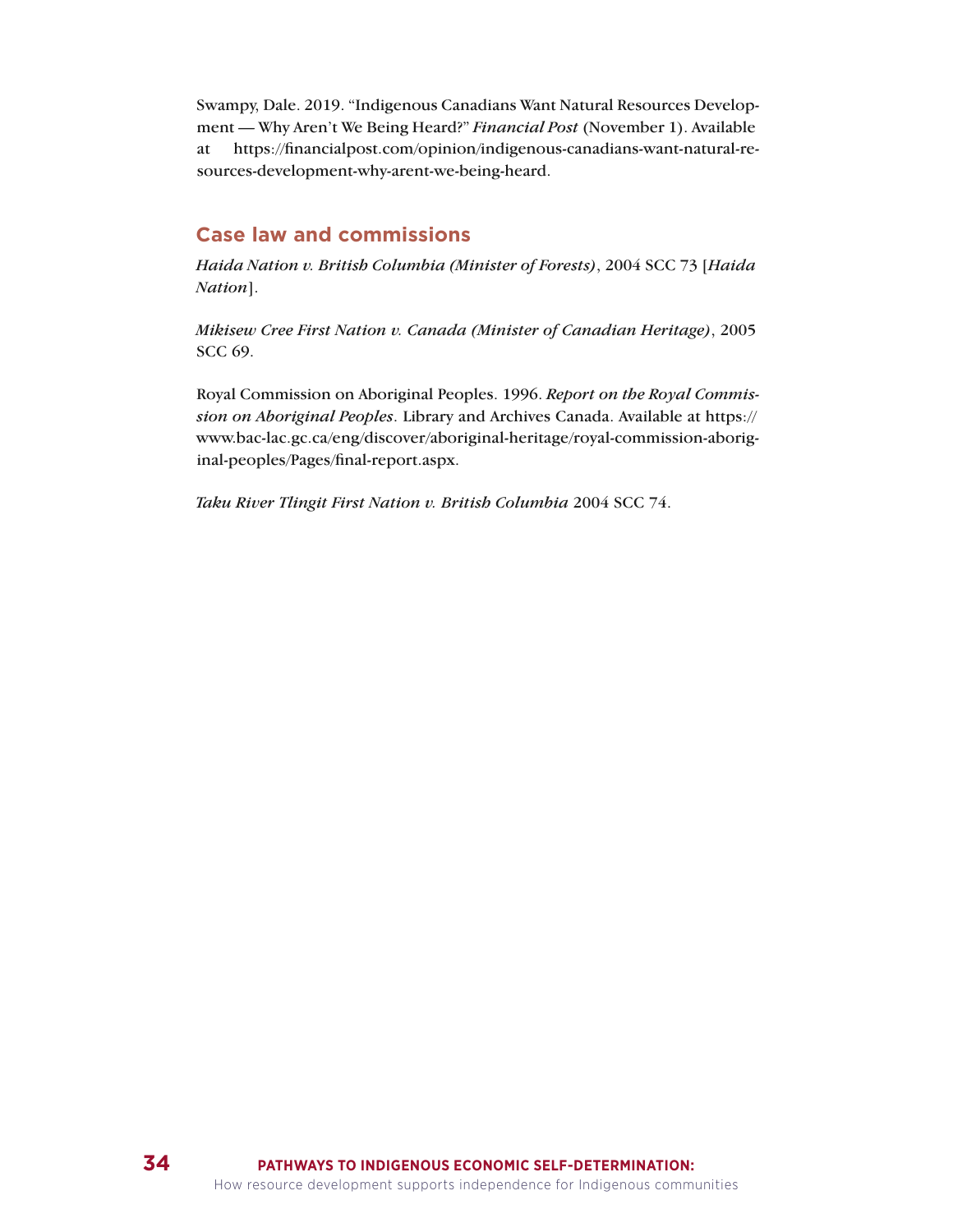## **Endnotes**

- 1 See, for example, Carter (2019).
- 2 The percentage derived from federal transfers and spending varies significantly across the country, with some First Nations near large urban areas or with robust economic development and/or resource revenues obtaining a majority of their funding independently and with others, especially in rural or remote areas with limited economic activity, being highly dependent. The primary, though imperfect, source to evaluate individual First Nations' revenues are the submissions of the audited consolidated financial statements available through Indigenous and Northern Affairs Canada (Undated). Under the *First Nations Fiscal Transparency Act*, First Nations were required to submit and post these financial statements from 2013/14 - 2014/15. Some have continued to do so voluntarily.
- 3 See also Desjarlais (2020).
- 4 The seven identified sectors ranked in order from highest engagement to lowest were: resources, transportation and warehousing, construction and utilities, hospitality, professional services, manufacturing, and retail and wholesale trade.
- 5 This included \$41.9 million as a result of oil and gas royalties, \$910,000 in bonuses, \$12.1 million in compensation and rentals, \$45,555 in royalties from Treaty Land Entitlement 5.08 lands, and \$21,949 in interest (Canada 2020).
- 6 See also the Macdonald-Laurier Institute's report (Coates 2020) that includes some Indigenous energy sector wage information.